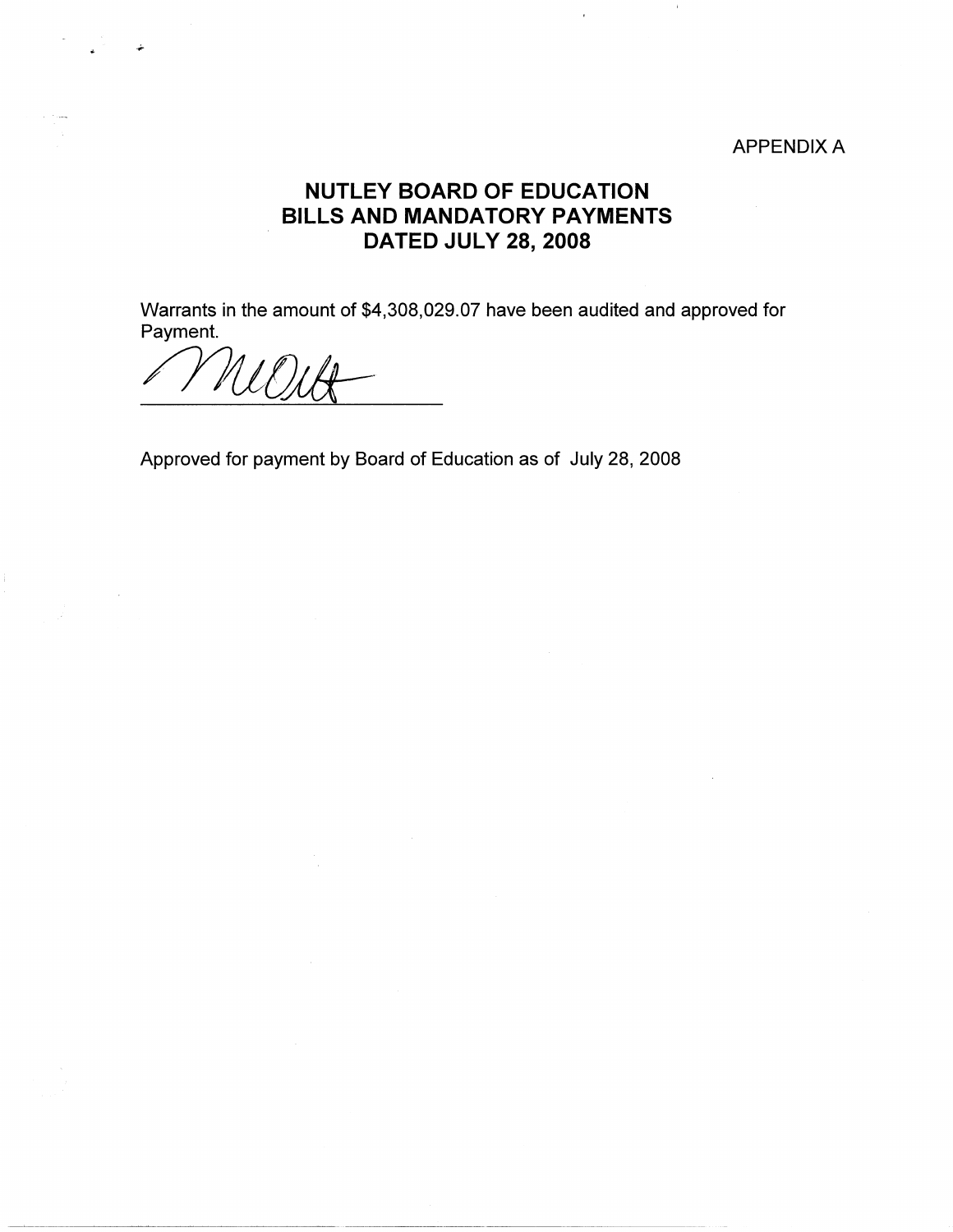| <b>Check Journal</b>        |                       |                          | <b>Nutley Board of Education</b> | Page 1 of 13                        |             |                                          |                                         |                            |
|-----------------------------|-----------------------|--------------------------|----------------------------------|-------------------------------------|-------------|------------------------------------------|-----------------------------------------|----------------------------|
| <b>Rec and Unrec checks</b> |                       |                          |                                  | <b>Hand and Machine checks</b>      |             |                                          |                                         | 07/25/08 08:35             |
| Starting date 7/1/2008      |                       |                          |                                  | <b>Ending date 7/28/2008</b>        |             |                                          |                                         |                            |
| Cknum                       | <b>Date</b>           | Rec date                 | Vcode                            |                                     |             | Vendor name                              |                                         | <b>Check amount</b>        |
| 076918 H                    | 07/01/08              |                          | <b>BEE</b>                       |                                     |             |                                          | BD OF ED EMPLOYEES' PENSION FD ESSEX CO | \$9,637.00                 |
| 900273                      | 11-999-291-241-00-243 |                          |                                  | 07/01/08 ESSEX CNTY PENSION FUND    |             |                                          | 07/01/08                                | \$9,637.00<br>\$9,637.00   |
| 076919 H                    | 07/02/08              |                          |                                  | <b>HBCB HORIZON BLUE CROSS</b>      |             |                                          |                                         | \$611,175.93               |
| 900274                      |                       |                          |                                  | 07/01/08 HEALTH / DENTAL BENEFITS   |             |                                          |                                         | \$611,175.93               |
|                             | 11-999-291-270-00-291 |                          |                                  |                                     | JULY        |                                          | 07/02/08                                | \$566,421.79               |
|                             | 11-999-291-270-00-292 |                          |                                  |                                     | <b>JULY</b> |                                          | 07/02/08                                | \$22,652.89                |
|                             | 50-910-310-290-00-291 |                          |                                  |                                     | <b>JULY</b> |                                          | 07/02/08                                | \$19,457.50                |
|                             | 50-910-310-290-00-292 |                          |                                  |                                     | JULY        |                                          | 07/02/08                                | \$625.00                   |
|                             | 55-990-320-290-00-000 |                          |                                  |                                     | <b>JULY</b> |                                          | 07/02/08                                | \$1,955.00                 |
|                             | 55-990-320-290-00-292 |                          |                                  |                                     | <b>JULY</b> |                                          | 07/02/08                                | \$63.75                    |
| 076920 H 07/02/08           |                       |                          | <b>IHS</b>                       |                                     |             | <b>INTERNATIONAL HEALTHCARE SERVICES</b> |                                         | \$119.52                   |
| 900271                      | 07/01/08              |                          |                                  | <b>DENTAL PREMIUMS</b>              |             |                                          |                                         | \$119.52                   |
|                             | 11-999-291-270-00-292 |                          |                                  |                                     | <b>JULY</b> |                                          | 07/02/08                                | \$119.52                   |
| 076921 H                    | 07/02/08              |                          | <b>IHS</b>                       |                                     |             | <b>INTERNATIONAL HEALTHCARE SERVICES</b> |                                         | \$39.84                    |
| 9JO001                      | 07/02/08              |                          |                                  |                                     |             |                                          |                                         | \$39.84                    |
|                             | $10-02 - - -$         |                          |                                  |                                     | 421/101     |                                          | 07/02/08                                | \$39.84                    |
| 076922                      | 07/03/08              |                          | <b>CIT</b>                       |                                     |             |                                          | CIT TECHNOLOGY FINANCIAL SERVICES, INC. | \$386.72                   |
| 803426                      | 03/11/08              |                          | <b>COPIER EXPENSE</b>            |                                     |             |                                          |                                         | \$386.72                   |
|                             | 11-999-240-500-01-440 |                          |                                  |                                     |             |                                          | 07/03/08                                | \$386.72                   |
| 076923                      | 07/03/08              |                          |                                  | OLD OLD NATIONAL BANK               |             |                                          |                                         | \$17,803.40                |
|                             |                       |                          |                                  |                                     |             |                                          |                                         |                            |
| 900085                      | 11-999-270-443-00-000 |                          |                                  | 07/01/08 PURCHASE OF SCHOOL BUSES   |             |                                          | 07/03/08                                | \$17,803.40<br>\$17,803.40 |
| 076924                      | 07/07/08              |                          |                                  |                                     |             | DLLF DE LAGE LANDEN FINANCIAL SERVICES   |                                         | \$198.00                   |
| 900078                      |                       | 07/01/08 LEASE AGREEMENT |                                  |                                     |             |                                          |                                         | \$99.00                    |
|                             | 11-999-240-500-07-440 |                          |                                  |                                     | <b>JULY</b> |                                          | 07/07/08                                | \$99.00                    |
| 900079                      |                       | 07/01/08 LEASE AGREEMENT |                                  |                                     |             |                                          |                                         | \$99.00                    |
|                             | 11-999-240-500-06-440 |                          |                                  |                                     | <b>JULY</b> |                                          | 07/07/08                                | \$99.00                    |
| 076925                      | 07/07/08              |                          |                                  | <b>GEC4 GE CAPITAL</b>              |             |                                          |                                         | \$960.00                   |
| 900094                      |                       | 07/01/08 LEASE AGREEMENT |                                  |                                     |             |                                          |                                         | \$835.00                   |
|                             | 11-999-240-500-02-440 |                          |                                  |                                     |             |                                          | 07/07/08                                | \$835.00                   |
| 900095                      |                       | 07/01/08 LEASE AGREEMENT |                                  |                                     |             |                                          |                                         | \$125.00                   |
|                             | 11-999-240-500-05-440 |                          |                                  |                                     |             |                                          | 07/07/08                                | \$125.00                   |
| 076926                      | 07/07/08              |                          |                                  | <b>OLD1 OLD NATIONAL</b>            |             |                                          |                                         | \$1,810.00                 |
| 900108                      |                       | 07/01/08 LEASE AGREEMENT |                                  |                                     |             |                                          |                                         | \$1,325.00                 |
|                             | 11-999-240-500-03-440 |                          |                                  |                                     |             |                                          | 07/07/08                                | \$441.67                   |
|                             | 11-999-240-500-04-440 |                          |                                  |                                     |             |                                          | 07/07/08                                | \$441.67                   |
|                             | 11-999-240-500-06-440 |                          |                                  |                                     |             |                                          | 07/07/08                                | \$441.66                   |
| 900109                      |                       | 07/01/08 LEASE AGREEMENT |                                  |                                     |             |                                          |                                         | \$485.00                   |
|                             | 11-999-240-500-04-440 |                          |                                  |                                     |             |                                          | 07/07/08                                | \$485.00                   |
| 076927 H                    | 07/08/08              |                          |                                  | <b>BSI2 BENECARD SERVICES, INC.</b> |             |                                          |                                         | \$10,345.35                |
| 900272                      | 07/01/08              |                          |                                  | <b>PRESCRIPTION BEBEFITS</b>        |             |                                          |                                         | \$10,345.35                |
|                             | 11-999-291-270-00-293 |                          |                                  |                                     | JULY        |                                          | 07/08/08                                | \$9,970.35                 |
|                             | 50-910-310-290-00-293 |                          |                                  |                                     | <b>JULY</b> |                                          | 07/08/08                                | \$375.00                   |
| 076928                      | 07/10/08              |                          |                                  |                                     |             | <b>CBSA COLLEGE BOARD SAT PROGRAM</b>    |                                         | \$30,658.00                |
| 804147                      |                       | 06/02/08 AP TESTING      |                                  |                                     |             |                                          |                                         |                            |
|                             | 11-999-218-390-00-000 |                          |                                  |                                     |             |                                          | 07/10/08                                | \$30,658.00<br>\$30,658.00 |

 $\lambda$ 

 $\frac{1}{L}$  .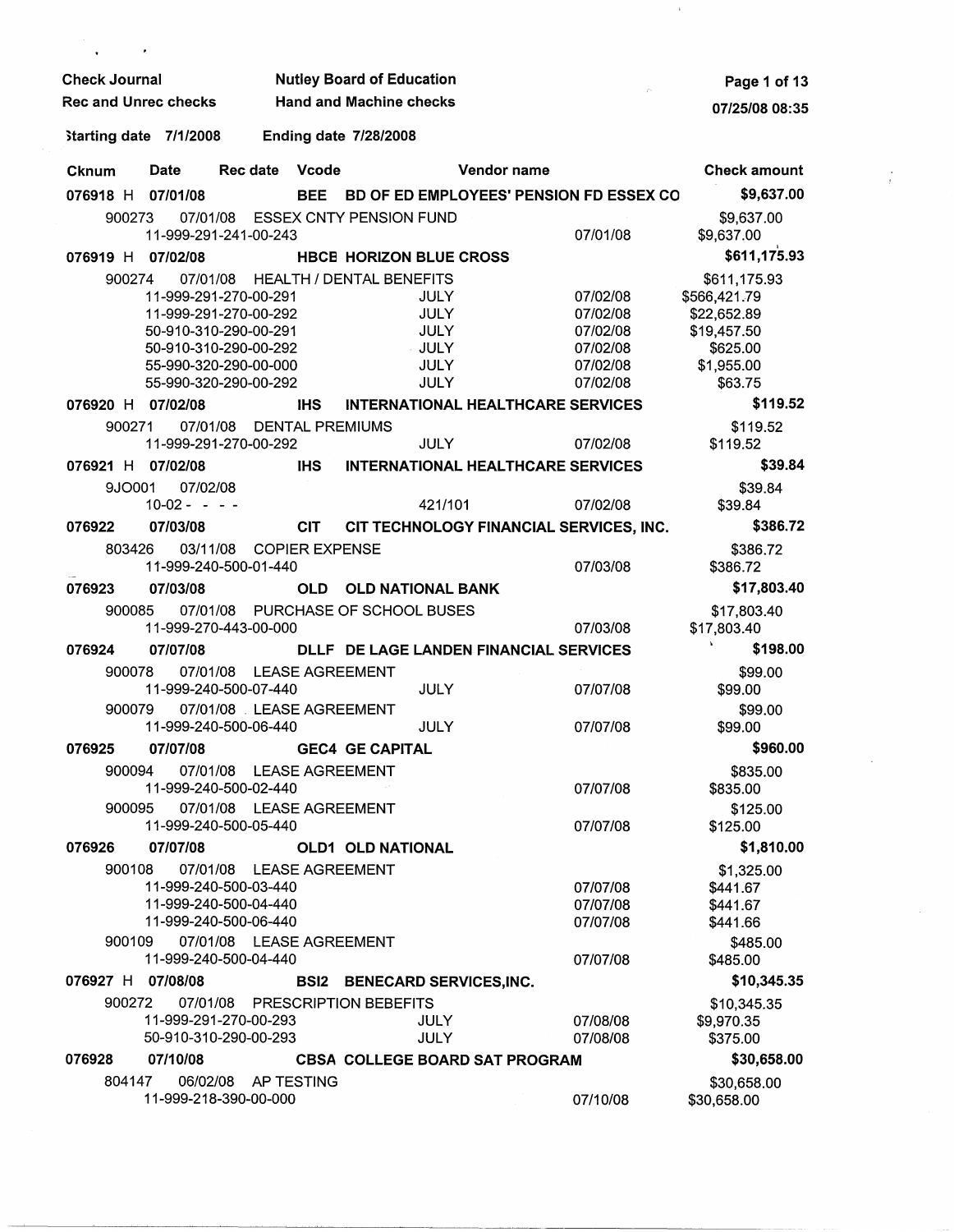| <b>Check Journal</b>                           |                              | <b>Nutley Board of Education</b> | Page 2 of 13         |                            |
|------------------------------------------------|------------------------------|----------------------------------|----------------------|----------------------------|
| <b>Rec and Unrec checks</b>                    |                              | 07/25/08 08:35                   |                      |                            |
| Starting date 7/1/2008                         | <b>Ending date 7/28/2008</b> |                                  |                      |                            |
| <b>Date</b><br><b>Rec date</b><br>Cknum        | Vcode                        | Vendor name                      |                      | <b>Check amount</b>        |
| 076929<br>07/10/08                             | <b>NJA</b>                   | <b>NJASC</b>                     |                      | \$495.00                   |
| 804321<br>06/18/08<br>11-190-100-610-01-615    |                              | STUDENT COUNCIL REGISTRATION     | 07/10/08             | \$495.00<br>\$495.00       |
| 076930 H<br>07/01/08                           | <b>PAY</b>                   | <b>B.O.E. SALARY ACCOUNT</b>     |                      | \$13,825.89                |
| 909000<br>07/02/08                             |                              | 2008-2009 SALARY ACCOUNT         |                      | \$13,825.89                |
| 11-204-100-106-00-016                          |                              | *8PR380                          | 07/01/08             | \$180.22                   |
| 11-800-330-100-00-000                          |                              | *8PR380                          | 07/01/08             | \$81.56                    |
| 11-999-221-105-10-016                          |                              | *8PR380                          | 07/01/08             | \$122.98                   |
| 11-999-230-100-17-016                          |                              | *8PR380                          | 07/01/08             | \$436.04                   |
| 11-999-240-105-00-016                          |                              | *8PR380                          | 07/01/08             | \$466.24                   |
| 11-999-252-100-00-000                          |                              | *8PR380                          | 07/01/08             | \$408.00                   |
| 11-999-252-100-00-017                          |                              | *8PR380                          | 07/01/08             | \$742.00                   |
| 11-999-261-100-00-029                          |                              | *8PR380                          | 07/01/08             | \$551.18                   |
| 11-999-262-100-00-000                          |                              | *8PR380                          | 07/01/08             | \$280.80                   |
| 11-999-262-100-00-016                          |                              | *8PR380                          | 07/01/08             | \$219.37                   |
| 11-999-262-100-00-029                          |                              | *8PR380                          | 07/01/08             | \$791.96                   |
| 11-999-262-100-00-030                          |                              | *8PR380                          | 07/01/08             | \$7,790.00                 |
| 11-999-262-100-21-000                          |                              | *8PR380                          | 07/01/08             | \$1,755.54                 |
| 07/15/08<br>076931 H                           | <b>PAY</b>                   | <b>B.O.E. SALARY ACCOUNT</b>     |                      | \$277,707.92               |
| 909000<br>07/02/08                             |                              | 2008-2009 SALARY ACCOUNT         |                      | \$277,707.92               |
| 11-130-100-101-00-020                          |                              | *8PR381                          | 07/15/08             | \$191.07                   |
| 11-140-100-101-00-020                          |                              | *8PR381                          | 07/15/08             | \$262.78                   |
| 11-204-100-106-00-000                          |                              | *8PR381                          | 07/15/08             | \$366.69                   |
| 11-214-100-101-50-000                          |                              | *8PR381                          | 07/15/08             | \$7,326.68                 |
| 11-214-100-103-50-000                          |                              | *8PR381                          | 07/15/08             | \$2,550.00                 |
| 11-214-100-105-50-000                          |                              | *8PR381                          | 07/15/08             | \$1,508.00                 |
| 11-214-100-106-50-000<br>11-214-200-104-50-000 |                              | *8PR381                          | 07/15/08<br>07/15/08 | \$8,820.00                 |
| 11-214-213-100-50-000                          |                              | *8PR381<br>*8PR381               | 07/15/08             | \$2,475.00<br>\$1,700.00   |
| 11-214-216-100-50-000                          |                              | *8PR381                          | 07/15/08             | \$2,475.00                 |
| 11-402-100-100-70-400                          |                              | *8PR381                          | 07/15/08             | \$4,159.71                 |
| 11-999-213-100-00-000                          |                              | *8PR381                          | 07/15/08             | \$145.83                   |
| 11-999-218-104-00-000                          |                              | *8PR381                          | 07/15/08             | \$1,092.09                 |
| 11-999-218-105-00-000                          |                              | *8PR381                          | 07/15/08             | \$6,418.76                 |
| 11-999-219-104-50-000                          |                              | *8PR381                          | 07/15/08             | \$17,835.52                |
| 11-999-221-102-10-000                          |                              | *8PR381                          | 07/15/08             | \$5,354.25                 |
| 11-999-221-105-10-000                          |                              | *8PR381                          | 07/15/08             | \$5,582.08                 |
| 11-999-221-105-10-016                          |                              | *8PR381                          | 07/15/08             | \$110.33                   |
| 11-999-222-100-26-000                          |                              | *8PR381                          | 07/15/08             | \$1,834.79                 |
| 11-999-230-100-16-000                          |                              | *8PR381                          | 07/15/08             | \$306.38                   |
| 11-999-230-100-17-000                          |                              | *8PR381                          | 07/15/08             | \$23,010.83                |
| 11-999-230-100-17-016                          |                              | *8PR381                          | 07/15/08             | \$165.49                   |
| 11-999-230-600-16-893                          |                              | *8PR381                          | 07/15/08             | \$103.20                   |
| 11-999-240-103-00-000                          |                              | *8PR381                          | 07/15/08             | \$20,699.17                |
| 11-999-240-105-00-000                          |                              | *8PR381                          | 07/15/08             | \$11,901.89                |
| 11-999-251-100-00-000<br>11-999-251-100-00-017 |                              | *8PR381                          | 07/15/08             | \$22,112.65                |
| 11-999-252-100-00-000                          |                              | *8PR381                          | 07/15/08             | \$378.32                   |
| 11-999-261-100-00-000                          |                              | *8PR381<br>*8PR381               | 07/15/08<br>07/15/08 | \$8,854.16                 |
| 11-999-262-100-00-000                          |                              | *8PR381                          | 07/15/08             | \$19,296.46<br>\$65,135.84 |
| 11-999-262-100-00-016                          |                              | *8PR381                          | 07/15/08             | \$300.60                   |
| 11-999-262-100-00-030                          |                              | *8PR381                          | 07/15/08             | \$4,168.00                 |
| 11-999-262-100-21-000                          |                              | *8PR381                          | 07/15/08             | \$421.27                   |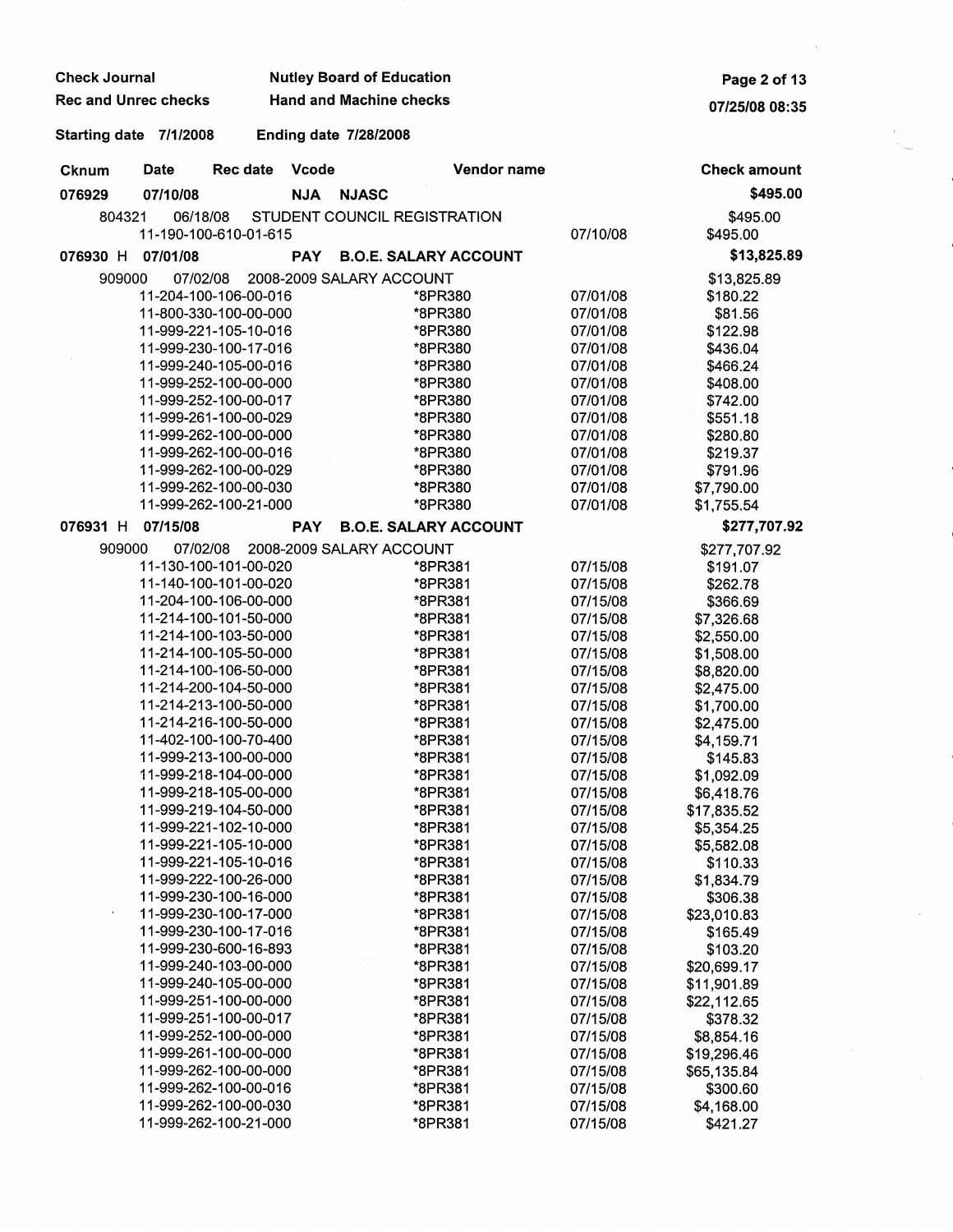| <b>Check Journal</b>                           |                              | <b>Nutley Board of Education</b>              |                      | Page 3 of 13             |
|------------------------------------------------|------------------------------|-----------------------------------------------|----------------------|--------------------------|
| <b>Rec and Unrec checks</b>                    |                              | <b>Hand and Machine checks</b>                |                      | 07/25/08 08:35           |
| Starting date 7/1/2008                         | <b>Ending date 7/28/2008</b> |                                               |                      |                          |
| <b>Cknum</b><br>Date<br>Rec date               | Vcode                        | Vendor name                                   |                      | <b>Check amount</b>      |
| 076931 H 07/15/08                              | <b>PAY</b>                   | <b>B.O.E. SALARY ACCOUNT</b>                  |                      | \$277,707.92             |
| 909000<br>07/02/08                             |                              | 2008-2009 SALARY ACCOUNT                      |                      | \$277,707.92             |
| 11-999-262-100-22-000                          |                              | *8PR381                                       | 07/15/08             | \$208.33                 |
| 11-999-270-100-01-000                          |                              | *8PR381                                       | 07/15/08             | \$1,071.88               |
| 11-999-270-100-03-000                          |                              | *8PR381                                       | 07/15/08             | \$88.05                  |
| 11-999-270-100-04-000                          |                              | *8PR381                                       | 07/15/08             | \$166.06                 |
| 11-999-270-100-07-000<br>11-999-270-108-00-000 |                              | *8PR381<br>*8PR381                            | 07/15/08<br>07/15/08 | \$278.80<br>\$6,586.06   |
| 11-999-270-109-00-000                          |                              | *8PR381                                       | 07/15/08             | \$395.18                 |
| 20-214-100-106-00-016                          |                              | *8PR381                                       | 07/15/08             | \$195.39                 |
| 20-232-100-101-00-000                          |                              | *8PR381                                       | 07/15/08             | \$5,700.00               |
| 55-990-320-100-00-000                          |                              | *8PR381                                       | 07/15/08             | \$9,981.94               |
| 55-990-320-104-00-000                          |                              | *8PR381                                       | 07/15/08             | \$3,791.67               |
| 55-990-320-105-00-000                          |                              | *8PR381                                       | 07/15/08             | \$1,666.67               |
| 55-990-320-500-00-512                          |                              | *8PR381                                       | 07/15/08             | \$515.05                 |
| 076932 H<br>07/10/08                           |                              | BOES BOARD OF EDUCATION SALARY ACCOUNT        |                      | \$18,978.06              |
| 900475<br>07/09/08                             | <b>FICA &amp;MEDC TAXES</b>  |                                               |                      | \$18,978.06              |
| 11-999-291-220-00-000                          |                              |                                               | 07/10/08             | \$16,739.20              |
| 55-990-320-220-00-000                          |                              |                                               | 07/10/08             | \$2,238.86               |
| 07/10/08<br>076933 H                           |                              | BOES BOARD OF EDUCATION SALARY ACCOUNT        |                      | \$3,322.96               |
| 9JO002<br>07/10/08                             |                              |                                               |                      | \$3,322.96               |
| $10-01 - - -$                                  |                              | 141/101                                       | 07/10/08             | \$3,322.96               |
| 07/11/08<br><b>076934</b>                      | <b>CNI</b>                   | <b>COMPNET, INC</b>                           |                      | \$4,225.00               |
| 900477<br>11-999-221-390-10-000                |                              | 07/09/08 SP SERV PURCH PRO-TEC SERVICE        | 07/11/08             | \$4,225.00<br>\$4,225.00 |
| 076935<br>07/11/08                             | <b>PT</b>                    | <b>PRINTING TECHNIQUES</b>                    |                      | \$3,650.00               |
| 804030<br>05/14/08                             | <b>GRADUATION PROGRAM</b>    |                                               |                      | \$3,650.00               |
| 11-999-240-800-01-892                          |                              |                                               | 07/11/08             | \$3,650.00               |
| 07/11/08<br>076936                             | SM <sub>1</sub>              | SOYKA SMITH DESIGN STUDIOS                    |                      | \$32,646.62              |
| 804380<br>06/24/08                             |                              | YANTACAW SCHOOL MEDIA CENTER                  |                      | \$32,646.62              |
| 11-999-222-500-07-000                          |                              |                                               | 07/11/08             | \$8,515.12               |
| 20-000-100-800-07-090                          |                              |                                               | 07/11/08             | \$7,500.00               |
| 20-000-100-800-34-090                          |                              |                                               | 07/11/08             | \$4,131.50               |
| 20-006-100-610-07-000                          |                              |                                               | 07/11/08             | \$12,500.00              |
| 076937 H 07/11/08                              |                              | BOEP BOE PETTY CASH/MICHAEL DE VITA, TRUSTEE  |                      | \$500.00                 |
| 07/11/08<br>9JO003                             |                              |                                               |                      | \$500.00                 |
| $10-03 - - -$                                  |                              | 103/101                                       | 07/11/08             | \$500.00                 |
| 076938 H 07/11/08                              |                              | NBED NBOE EXT DAY PETTY CASH/M.CERVASIO       |                      | \$500.00                 |
| 9JO004<br>07/11/08<br>$55-01 - - -$            |                              | 103/101                                       | 07/11/08             | \$500.00<br>\$500.00     |
| 076939 H 07/11/08                              |                              | SSPC SPECIAL SERV PETTY CASH/P. PALOZZOLA, TR |                      | \$300.00                 |
| 07/11/08<br>9JO005                             |                              |                                               |                      | \$300.00                 |
| $10-03 - - -$                                  |                              | 103/101                                       | 07/11/08             | \$300.00                 |
| 076940 H 07/11/08                              |                              | BOET TRANSP. PETTY CASH/P.HOLLYWOOD,TRUSTE    |                      | \$400.00                 |
| 07/11/08<br>9JO006                             |                              |                                               |                      | \$400.00                 |
| $10-03 - - -$                                  |                              | 103/101                                       | 07/11/08             | \$400.00                 |

 $\pm$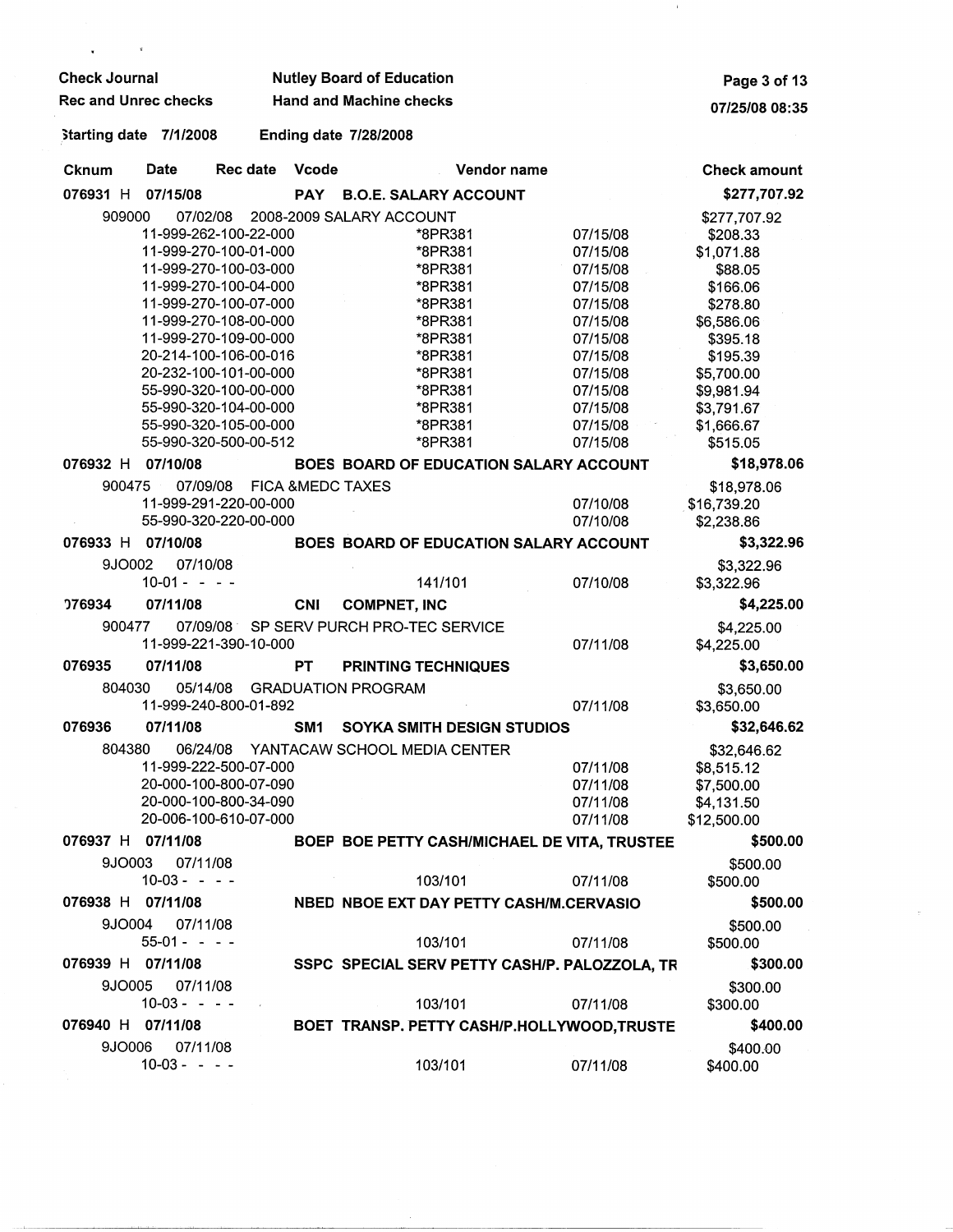| <b>Check Journal</b>        |                                                       |                          | <b>Nutley Board of Education</b>               |                      | Page 4 of 13                     |
|-----------------------------|-------------------------------------------------------|--------------------------|------------------------------------------------|----------------------|----------------------------------|
| <b>Rec and Unrec checks</b> |                                                       |                          | <b>Hand and Machine checks</b>                 |                      | 07/25/08 08:35                   |
| Starting date 7/1/2008      |                                                       |                          | <b>Ending date 7/28/2008</b>                   |                      |                                  |
| <b>Cknum</b>                | <b>Date</b>                                           | Vcode<br>Rec date        | Vendor name                                    |                      | <b>Check amount</b>              |
| 076941 H 07/11/08           |                                                       |                          | NHPC NHS PETTY CASH/G.CATRAMBONE, TRUSTEE      |                      | \$500.00                         |
| 9JO007                      | 07/11/08                                              |                          |                                                |                      | \$500.00                         |
|                             | $10-03 - - -$                                         |                          | 103/101                                        | 07/11/08             | \$500.00                         |
| 076942 H 07/11/08           |                                                       |                          | TPC1 TECHNOLOGY PETTY CASH/I. VIEMEISTER, TRU  |                      | \$300.00                         |
| 9JO008                      | 07/11/08                                              |                          |                                                |                      | \$300.00                         |
|                             | $10-03 - - -$                                         |                          | 103/101                                        | 07/11/08             | \$300.00                         |
| 076943 H 07/21/08           |                                                       |                          | <b>HBCE HORIZON BLUE CROSS</b>                 |                      | \$546,851.57                     |
| 900274                      | 07/01/08                                              |                          | <b>HEALTH / DENTAL BENEFITS</b>                |                      | \$546,851.57                     |
|                             | 11-999-291-270-00-291                                 |                          | AUGUST                                         | 07/21/08             | \$513,885.80                     |
|                             | 11-999-291-270-00-292                                 |                          | <b>AUGUST</b>                                  | 07/21/08             | \$29,525.35                      |
|                             | 50-910-310-290-00-291<br>50-910-310-290-00-292        | $\sim$ $\sim$            | <b>AUGUST</b><br><b>AUGUST</b>                 | 07/21/08<br>07/21/08 | \$886.15<br>\$532.90             |
|                             | 55-990-320-290-00-000                                 |                          | <b>AUGUST</b>                                  | 07/21/08             | \$1,955.02                       |
|                             | 55-990-320-290-00-292                                 |                          | <b>AUGUST</b>                                  | 07/21/08             | \$66.35                          |
| 076944 H 07/21/08           |                                                       | IHS.                     | <b>INTERNATIONAL HEALTHCARE SERVICES</b>       |                      | \$119.52                         |
| 900271                      |                                                       | 07/01/08 DENTAL PREMIUMS |                                                |                      | \$119.52                         |
|                             | 11-999-291-270-00-292                                 |                          |                                                | 07/21/08             | \$119.52                         |
| 076945 H 07/21/08           |                                                       | <b>IHS</b>               | <b>INTERNATIONAL HEALTHCARE SERVICES</b>       |                      | \$39.84                          |
|                             |                                                       |                          |                                                |                      |                                  |
| 9JO009                      | 07/21/08<br>$10-02 - - -$                             |                          | 421/101                                        | 07/21/08             | \$39.84<br>\$39.84               |
| 076946                      | 07/24/08                                              |                          | GNP GEORGE N. PARKS DRUM MAJOR ACADEMY         |                      | \$910.00                         |
| 900200                      | 07/01/08                                              |                          | <b>REGISTRATION FOR DRUM MAJORS</b>            |                      |                                  |
|                             | 11-190-100-800-01-891                                 |                          |                                                | 07/24/08             | \$910.00<br>\$910.00             |
|                             | 077099 H 07/15/08 07/15/08                            |                          | <b>DEPO DEPOSITORY TRUST COMPANY</b>           |                      | \$1,756,087.50                   |
| 900730                      | 07/15/08                                              |                          | <b>INTEREST PAYMENT DUE FOR BONDS</b>          |                      |                                  |
|                             | 40-701-510-830-00-000                                 | $\mathcal{L}_{\rm{sc}}$  |                                                | 07/15/08             | \$1,756,087.50<br>\$1,756,087.50 |
|                             | 077100 H 07/15/08 07/15/08                            |                          | DEPO DEPOSITORY TRUST COMPANY                  |                      | \$660,000.00                     |
|                             | 40-701-510-910-00-000                                 |                          | 900731 07/15/08 PRINCIPAL PAYMENT DUE FOR BOND | 07/15/08             | \$660,000.00<br>\$660,000.00     |
|                             | 077101  07/28/08  AAA AAA-ABLE                        |                          |                                                |                      | \$276.70                         |
|                             | 900504 07/10/08 MAINT. MISC.<br>11-999-261-800-00-891 |                          |                                                | 07/15/08             | \$276.70<br>\$276.70             |
| 077102                      | 07/28/08                                              |                          | ALS ACCREDITED LOCK SUPPLY CO.                 |                      | \$425.10                         |
|                             |                                                       |                          | 900420 07/01/08 GROUNDS SUPPLIES - OVAL        |                      | \$425.10                         |
|                             | 11-999-262-610-20-000                                 |                          |                                                | 07/23/08             | \$425.10                         |
| 077103 07/28/08             |                                                       |                          | AS6 ALLEGRO SCHOOL                             |                      | \$21,480.00                      |
| 900218                      | 11-999-100-566-00-000                                 |                          | 07/01/08 TUITION NJ PRIV HANDICAP              | 07/16/08             | \$21,480.00<br>\$21,480.00       |
| 077104                      | 07/28/08                                              |                          | APS AMERICAN PAPER & SUPPLY COMPANY            |                      | \$539.01                         |
|                             | 900350 07/02/08 CUSTODIAL SUPPLIES                    |                          |                                                |                      | \$539.01                         |
|                             | 11-999-262-610-18-000                                 |                          |                                                | 07/23/08             | \$539.01                         |
| 077105                      | 07/28/08                                              |                          | ALP APPLAUSE LEARNING RESOURCES                |                      | \$4,351.60                       |
| 900170                      |                                                       |                          | 07/01/08 TEXTBOOKS-WALKER MS                   |                      | \$4,351.60                       |
|                             | 11-190-100-610-02-615<br>11-190-100-640-02-000        |                          |                                                | 07/15/08<br>07/15/08 | \$833.60<br>\$3,518.00           |

 $\label{eq:2.1} \frac{1}{\sqrt{2\pi}}\int_{\mathbb{R}^3}\frac{1}{\sqrt{2\pi}}\left(\frac{1}{\sqrt{2\pi}}\right)^2\frac{1}{\sqrt{2\pi}}\int_{\mathbb{R}^3}\frac{1}{\sqrt{2\pi}}\frac{1}{\sqrt{2\pi}}\frac{1}{\sqrt{2\pi}}\frac{1}{\sqrt{2\pi}}\frac{1}{\sqrt{2\pi}}\frac{1}{\sqrt{2\pi}}\frac{1}{\sqrt{2\pi}}\frac{1}{\sqrt{2\pi}}\frac{1}{\sqrt{2\pi}}\frac{1}{\sqrt{2\pi}}\frac{1}{\sqrt{2\pi}}\frac{$ 

 $\mathcal{A}^{\mathcal{A}}$ 

 $\sim$   $\sim$ 

 $\label{eq:2} \begin{array}{c} \mathcal{L}_{\text{max}}(\mathbf{r}) = \mathcal{L}_{\text{max}}(\mathbf{r}) \end{array}$ 

 $\int_0^{\infty}$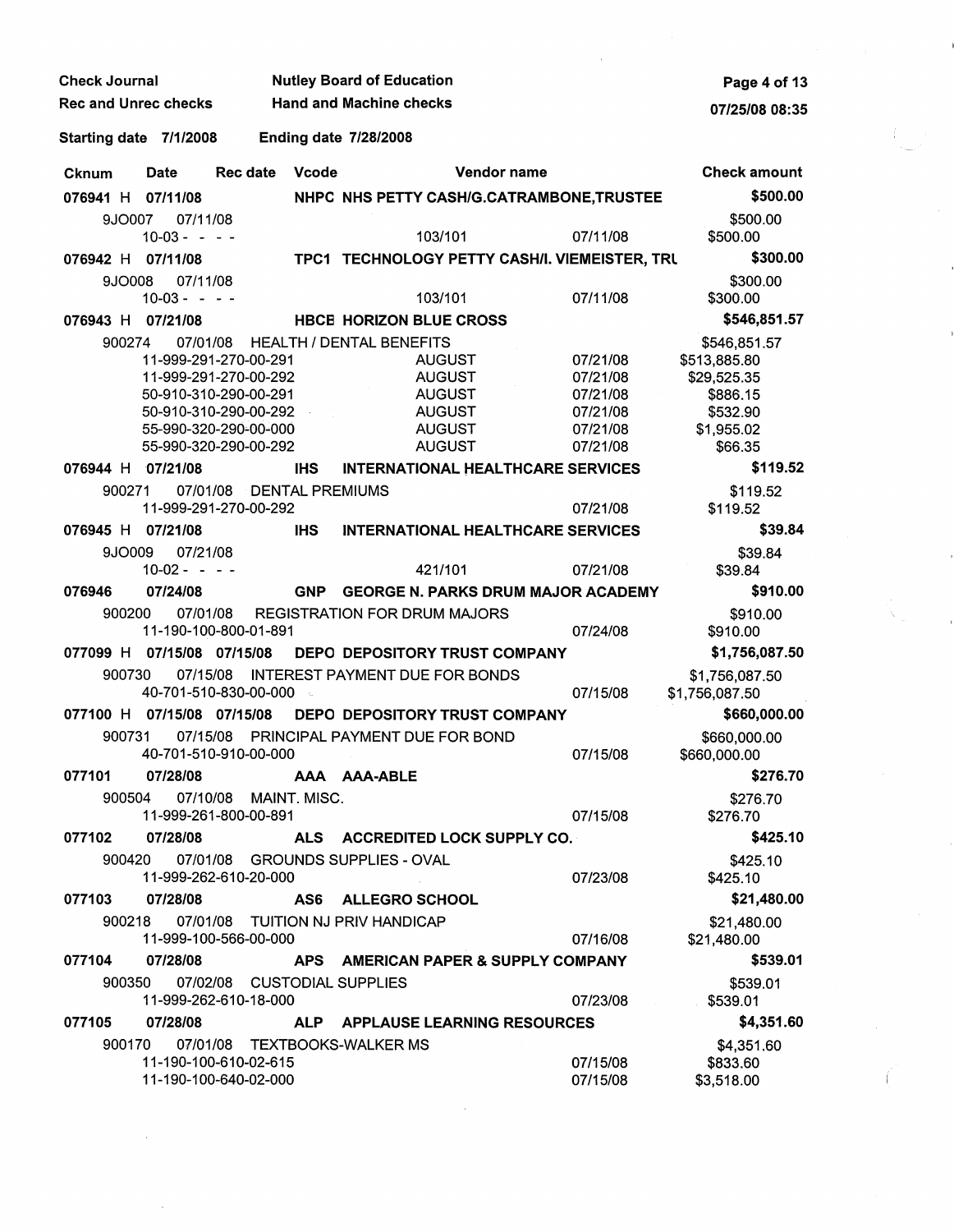| <b>Check Journal</b>        | Page 5 of 13                                   |                   |                                        |                                      |                      |                          |
|-----------------------------|------------------------------------------------|-------------------|----------------------------------------|--------------------------------------|----------------------|--------------------------|
| <b>Rec and Unrec checks</b> |                                                |                   | <b>Hand and Machine checks</b>         |                                      |                      | 07/25/08 08:35           |
| Starting date 7/1/2008      |                                                |                   | <b>Ending date 7/28/2008</b>           |                                      |                      |                          |
| Cknum                       | <b>Date</b>                                    | Rec date<br>Vcode |                                        | Vendor name                          |                      | <b>Check amount</b>      |
| 077106                      | 07/28/08                                       |                   | <b>ASCD ASCD</b>                       |                                      |                      | \$219.00                 |
| 900324                      |                                                |                   | 07/01/08 SUPT OFFICE MISC EXPENSES     |                                      |                      | \$219.00                 |
|                             | 11-999-230-890-17-000                          |                   |                                        |                                      | 07/23/08             | \$219.00                 |
| 077107                      | 07/28/08                                       |                   | ATT AT&T                               |                                      |                      | \$208.65                 |
| 900227                      | 11-999-230-530-16-531                          |                   | 07/01/08 LONG DISTANCE PHONE SERVICE   |                                      | 07/21/08             | \$208.65<br>\$208.65     |
| 077108                      | 07/28/08                                       |                   | ATL1 ATLANTIC                          |                                      |                      | \$139.80                 |
| 900433                      | 11-190-100-610-04-615                          |                   | 07/08/08 TEACHING SUPPLIES             |                                      | 07/15/08             | \$139.80<br>\$139.80     |
| 077109                      | 07/28/08                                       |                   | ATRA ATRA JANITORIAL SUPPLY CO INC     |                                      |                      | \$14,683.25              |
| 900087                      | 07/01/08                                       |                   | <b>CUSTODIAL SUPPLIES</b>              |                                      |                      | \$14,000.00              |
|                             | 11-999-262-610-18-000                          |                   |                                        |                                      | 07/15/08             | \$14,000.00              |
| 900388                      | 11-999-262-610-18-000                          |                   | 07/03/08 CUSTODIAL SUPPLIES-DIST. WIDE |                                      | 07/23/08             | \$683.25<br>\$683.25     |
| 077110                      | 07/28/08                                       |                   | BHP                                    | <b>B &amp; H PHOTO - VIDEO, INC.</b> |                      | \$187.80                 |
| 900179                      | 11-190-100-610-01-615                          |                   | 07/01/08 BATTERY PACK-CANON HS AV      |                                      | 07/22/08             | \$187.80<br>\$187.80     |
| 077111                      | 07/28/08                                       |                   | <b>BANK BANC OF AMERICA</b>            |                                      |                      | \$732.00                 |
| 900071                      | 11-999-240-500-01-440                          |                   | 07/01/08 LEASE AGREEMENT               |                                      | 07/18/08             | \$732.00<br>\$732.00     |
| 077112                      | 07/28/08                                       |                   | <b>BSS BELL'S SECURITY SALES INC</b>   |                                      |                      | \$228.30                 |
| 900669                      | 07/01/08                                       |                   | <b>REPAIR SUPPLIES</b>                 |                                      |                      | \$228.30                 |
|                             | 11-999-261-610-00-000                          |                   |                                        |                                      | 07/22/08             | \$45.37                  |
|                             | 11-999-261-610-00-000                          |                   |                                        |                                      | 07/23/08             | \$182.93<br>\$826.66     |
| 077113                      | 07/28/08                                       | <b>BSN</b>        | <b>BSN SPORTS</b>                      |                                      |                      |                          |
| 990228                      | 11-190-100-610-02-615                          |                   | 07/01/08 Physical Education Supplies   |                                      | 07/17/08             | \$276.79<br>\$276.79     |
| 990240                      | 11-190-100-610-06-615                          |                   | 07/01/08 Physical Education Supplies   |                                      | 07/18/08             | \$549.87<br>\$549.87     |
| 077114                      | 07/28/08                                       |                   | BEF                                    | <b>BUSINESS EDUCATION PUBLISHING</b> |                      | \$45.00                  |
| 900166                      | 11-190-100-610-01-645                          |                   | 07/01/08 ONLINE SUBSCRIPTION           |                                      | 07/10/08             | \$45.00<br>\$45.00       |
| 077115                      | 07/28/08                                       |                   | <b>CAB CABLEVISION</b>                 |                                      |                      | \$25.96                  |
| 900697                      | 11-999-222-500-00-531                          |                   | 07/21/08 CABLE SERVICE HS              |                                      | 07/23/08             | \$25.96<br>\$25.96       |
| 077116                      | 07/28/08                                       |                   | <b>CALENDARS</b><br>CAL                |                                      |                      | \$23.79                  |
| 900105                      | 11-999-218-600-02-616                          |                   | 07/01/08 GUIDANCE SUPPLIES - WMS       |                                      | 07/10/08             | \$23.79<br>\$23.79       |
| 077117                      | 07/28/08                                       |                   | <b>CAM2 CAMP ACORN</b>                 |                                      |                      | \$1,300.00               |
| 900219                      | 11-999-100-566-00-000                          |                   | 07/01/08 TUITION NJ PRIV HANDICAP      |                                      | 07/23/08             | \$1,300.00<br>\$1,300.00 |
| 077118                      | 07/28/08                                       |                   | CAM CAMP LEE MAR                       |                                      |                      | \$4,600.00               |
| 900270                      |                                                |                   | 07/01/08 SRS PURCH PRO/ED SERVICES     |                                      |                      | \$4,600.00               |
|                             | 11-999-100-566-00-000<br>11-999-216-320-29-000 |                   |                                        |                                      | 07/16/08<br>07/16/08 | \$1,700.00<br>\$2,900.00 |

 $\mathcal{F}_{\mathcal{G}}$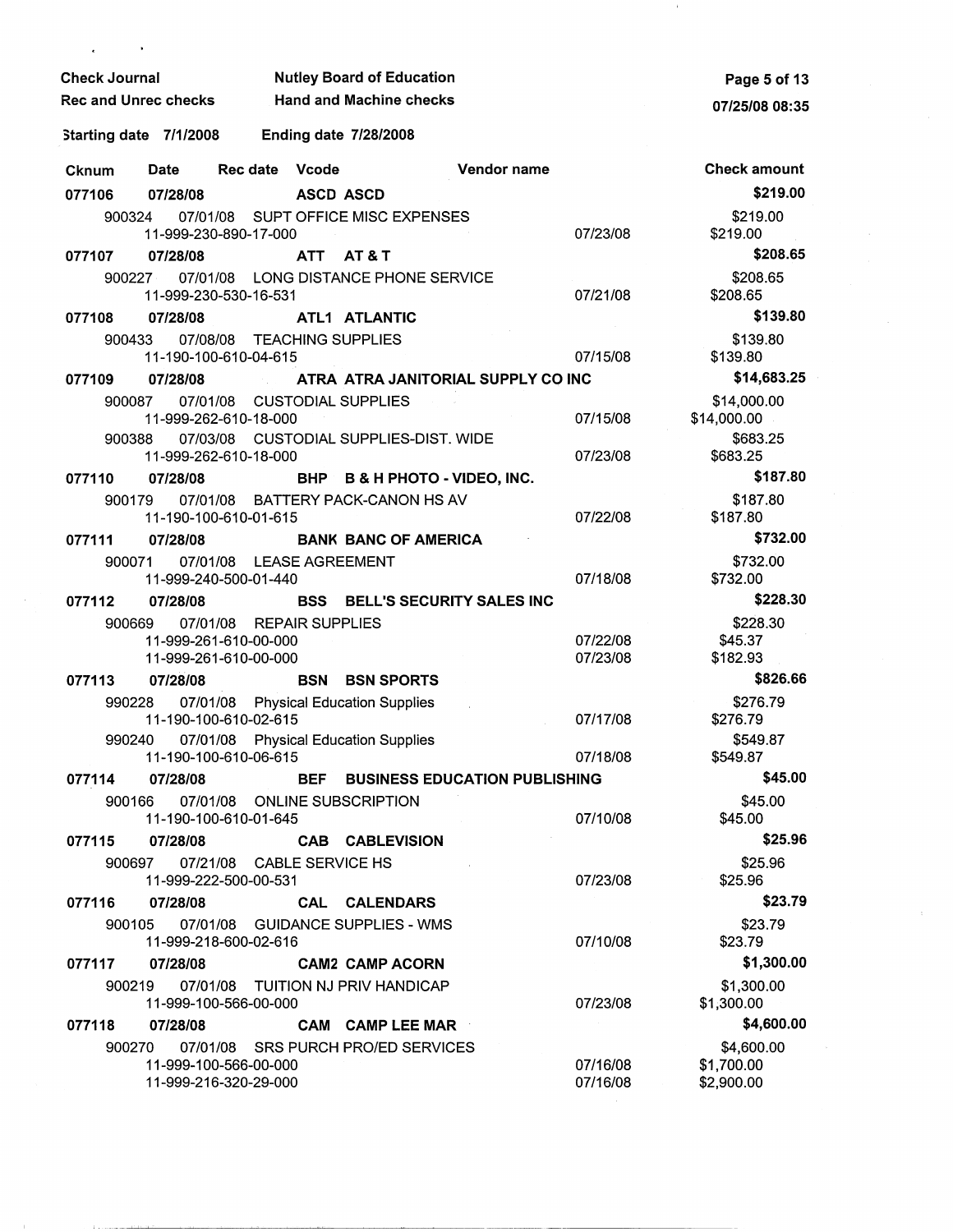| <b>Check Journal</b>        |             | <b>Nutley Board of Education</b>                                           | Page 6 of 13          |                                        |                                              |                      |                                  |
|-----------------------------|-------------|----------------------------------------------------------------------------|-----------------------|----------------------------------------|----------------------------------------------|----------------------|----------------------------------|
| <b>Rec and Unrec checks</b> |             |                                                                            |                       | <b>Hand and Machine checks</b>         |                                              |                      | 07/25/08 08:35                   |
| Starting date 7/1/2008      |             |                                                                            |                       | <b>Ending date 7/28/2008</b>           |                                              |                      |                                  |
| <b>Cknum</b>                | <b>Date</b> | Rec date                                                                   | <b>Vcode</b>          |                                        | Vendor name                                  |                      | <b>Check amount</b>              |
| 077119                      | 07/28/08    |                                                                            |                       |                                        | <b>CPNJ CEREBRAL PALSY OF NORTH JERSEY</b>   |                      | \$21,884.40                      |
| 900220                      | 07/01/08    | 11-999-100-566-00-000                                                      |                       | TUITION NJ PRIV HANDICAP               |                                              | 07/18/08             | \$21,884.40<br>\$21,884.40       |
| 077120                      | 07/28/08    |                                                                            |                       | CHA1 CHANCE CORPORATION, INC.          |                                              |                      | \$11,160.00                      |
| 900230                      | 07/01/08    | 11-999-100-566-00-000                                                      |                       | TUITION NJ PRIV HANDICAP               |                                              | 07/18/08             | \$11,160.00<br>\$11,160.00       |
| 077121                      | 07/28/08    |                                                                            | C <sub>12</sub>       | <b>CHILDRENS INSTITUTE</b>             |                                              |                      | \$9,925.20                       |
| 900231                      |             | 11-999-100-566-00-000                                                      |                       | 07/01/08 TUITION NJ PRIV HANDICAP      |                                              | 07/17/08             | \$9,925.20<br>\$9,925.20         |
| 077122                      | 07/28/08    |                                                                            | <b>CIT</b>            |                                        | CIT TECHNOLOGY FINANCIAL SERVICES, INC.      |                      | \$98.00                          |
| 900394                      |             | 11-999-251-592-00-440                                                      |                       | 07/03/08 LEASE AGRMT-POSTAGE MACHINE   |                                              | 07/22/08             | \$98.00<br>\$98.00               |
| 077123                      | 07/28/08    |                                                                            |                       |                                        | CIT1 CIT TECHNOLOGY FINANCIAL SERVICES, INC. |                      | \$724.38                         |
| 900072                      | 07/01/08    | 11-999-240-500-06-440                                                      |                       | <b>LEASE AGREEMENT</b>                 |                                              | 07/22/08             | \$122.66<br>\$122.66             |
| 900073                      |             | 07/01/08 LEASE AGREEMENT<br>11-999-240-500-02-440<br>11-999-240-500-03-440 |                       |                                        |                                              | 07/16/08<br>07/16/08 | \$215.00<br>\$107.50<br>\$107.50 |
| 900074                      |             | 07/01/08 LEASE AGREEMENT<br>11-999-240-500-01-440                          |                       |                                        |                                              | 07/16/08             | \$386.72<br>\$386.72             |
| 077124                      | 07/28/08    |                                                                            |                       |                                        | LEAS COMMERCE COMMERCIAL LEASING, LLC        |                      | \$16,940.00                      |
| 900185                      |             | 07/01/08 LEASE PAYMENT<br>11-999-270-443-00-000                            |                       |                                        |                                              | 07/15/08             | \$16,940.00<br>\$16,940.00       |
| 077125                      | 07/28/08    |                                                                            |                       | <b>COEX CORPORATE EXPRESS</b>          |                                              |                      | \$1,307.88                       |
| 990215                      | 07/01/08    | 11-999-251-600-00-616                                                      |                       | <b>Office/Computer Supplies</b>        |                                              | 07/17/08             | \$694.97<br>\$694.97             |
| 990216                      | 07/01/08    | 11-999-230-600-17-616                                                      |                       | <b>Office/Computer Supplies</b>        |                                              | 07/23/08             | \$147.76<br>\$147.76             |
| 990227                      | 07/01/08    | 11-999-221-600-10-616                                                      |                       | <b>Office/Computer Supplies</b>        |                                              | 07/23/08             | \$465.15<br>\$465.15             |
| 077126                      | 07/28/08    |                                                                            |                       |                                        | DLLF DE LAGE LANDEN FINANCIAL SERVICES       |                      | \$99.00                          |
| 900077                      |             | 07/01/08 LEASE AGREEMENT<br>11-999-240-500-04-440                          |                       |                                        |                                              | 07/16/08             | \$99.00<br>\$99.00               |
| 077127                      | 07/28/08    |                                                                            | <b>JDE</b>            | <b>DEBELLIS; SUSAN</b>                 |                                              |                      | \$25.00                          |
| 900720                      | 07/23/08    | 55-990-320-890-00-001                                                      | <b>EXT DAY REFUND</b> |                                        |                                              | 07/23/08             | \$25.00<br>\$25.00               |
| 077128                      | 07/28/08    |                                                                            |                       | <b>DBCC DICK BLICK COMPANY</b>         |                                              |                      | \$1,520.01                       |
| 990004                      | 07/01/08    | 11-190-100-610-02-615                                                      | Fine Art Supplies     |                                        |                                              | 07/17/08             | \$1,410.97<br>\$1,410.97         |
| 990007                      |             | 07/01/08 Fine Art Supplies<br>11-190-100-610-02-615                        |                       |                                        |                                              | 07/17/08             | \$109.04<br>\$109.04             |
| 077129                      | 07/28/08    |                                                                            | <b>EBS</b>            | <b>EBSCO</b>                           |                                              |                      | \$291.94                         |
| 900069                      |             | 11-999-222-600-01-612                                                      |                       | 07/01/08 SUBSCRIPTIONS-HS SOC. STUDIES |                                              | 07/23/08             | \$291.94<br>\$291.94             |
| 077130                      | 07/28/08    |                                                                            |                       | <b>ECLC ECLC OF NEW JERSEY</b>         |                                              |                      | \$7,619.20                       |
| 900234                      |             | 11-999-100-566-00-000                                                      |                       | 07/01/08 TUITION NJ PRIV HANDICAP      |                                              | 07/16/08             | \$7,619.20<br>\$7,619.20         |

 $\hat{\mathcal{A}}$ 

 $\mathcal{F}^{\text{max}}_{\text{max}}$ 

 $\mathcal{L}_{\text{eff}}$  .

 $\frac{1}{2}$  ,  $\frac{1}{2}$ 

 $\label{eq:2.1} \frac{d\mathbf{y}}{dt} = \frac{1}{2} \sum_{i=1}^n \frac{d\mathbf{y}}{dt} \mathbf{y}_i \mathbf{y}_i \mathbf{y}_i \mathbf{y}_i$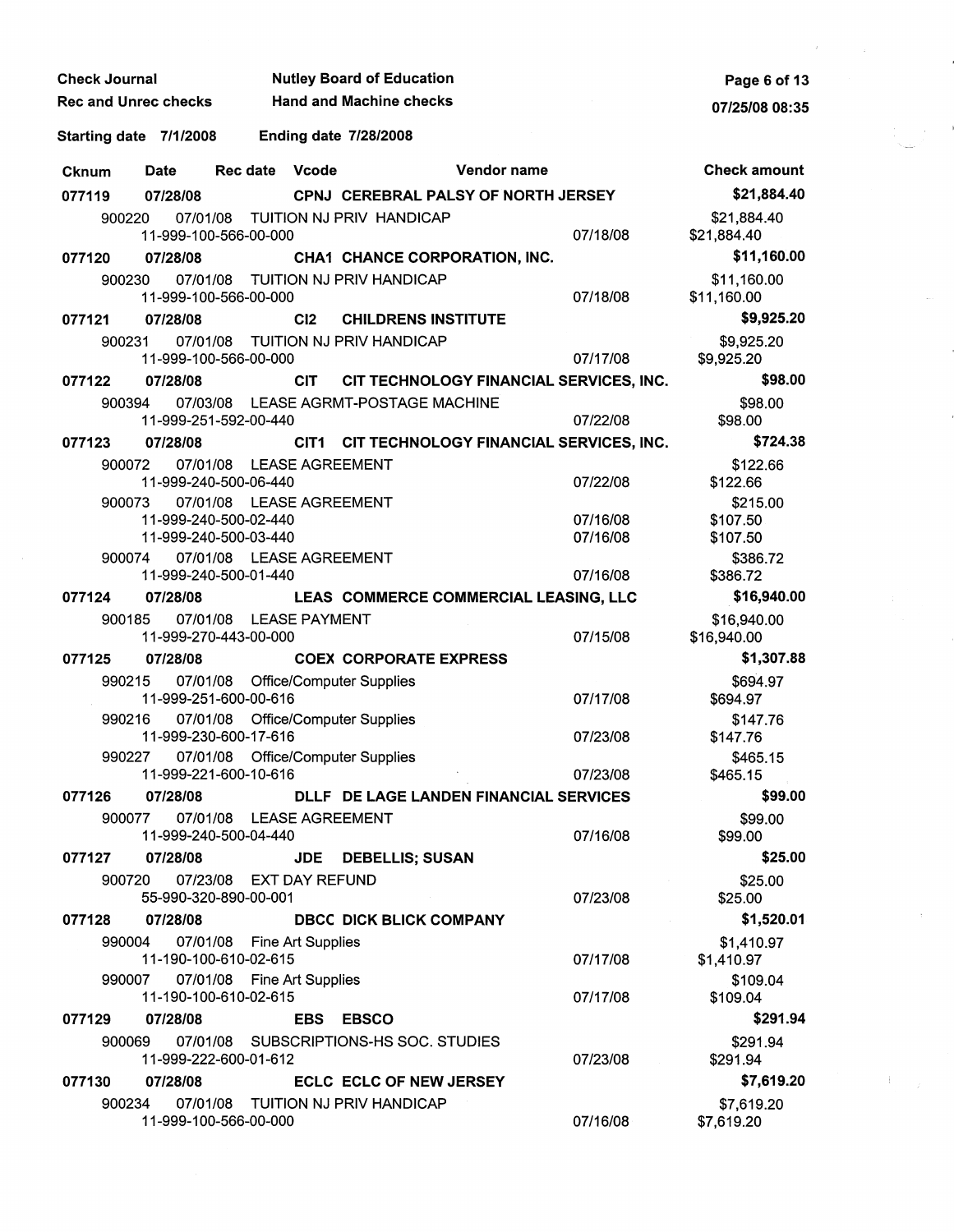| <b>Nutley Board of Education</b><br><b>Check Journal</b> |                                                                                     |                                                      |            |                                             |                      | Page 7 of 13                       |
|----------------------------------------------------------|-------------------------------------------------------------------------------------|------------------------------------------------------|------------|---------------------------------------------|----------------------|------------------------------------|
|                                                          | <b>Hand and Machine checks</b><br>Rec and Unrec checks                              |                                                      |            |                                             |                      | 07/25/08 08:35                     |
| Starting date 7/1/2008                                   |                                                                                     |                                                      |            | <b>Ending date 7/28/2008</b>                |                      |                                    |
| Cknum                                                    | Date                                                                                | Rec date Vcode                                       |            | Vendor name                                 |                      | <b>Check amount</b>                |
| 077131                                                   | 07/28/08                                                                            |                                                      |            | ESG EFINGER SPORTING GOODS CO.              |                      | \$103.00                           |
| 990230                                                   | 11-190-100-610-03-615                                                               |                                                      |            | 07/01/08 Physical Education Supplies        | 07/17/08             | \$103.00<br>\$103.00               |
| 077132                                                   | 07/28/08                                                                            |                                                      |            | ELL ELLIS NUTLEY ACCOUNT                    |                      | \$1,725.00                         |
| 900393                                                   | 11-999-270-441-31-000                                                               |                                                      |            | 07/03/08 TRANSPORTATION LEASED PARKING      | 07/23/08             | \$1,725.00<br>\$1,725.00           |
| 077133                                                   | 07/28/08                                                                            |                                                      |            | EAIE ERIC ARMIN INC.                        |                      | \$202.46                           |
| 900130                                                   | 11-190-100-610-02-615                                                               |                                                      |            | 07/01/08 TEACHING SUPPLIES - WMS            | 07/23/08             | \$202.46<br>\$202.46               |
| 077134                                                   | 07/28/08                                                                            |                                                      |            | ECAD ESSEX COUNTY ATHLETIC DIRECTORS ASSN   |                      | \$300.00                           |
| 900366                                                   | 11-402-100-800-70-891                                                               |                                                      |            | 07/03/08 ANNUAL DUES ECADA 2008-09          | 07/23/08             | \$300.00<br>\$300.00               |
| 077135                                                   | 07/28/08                                                                            |                                                      |            | ECES ESSEX REGIONAL EDUCATIONAL SERV. COMM. |                      | \$2,385.00                         |
| 900080                                                   | 11-999-251-330-00-336                                                               |                                                      |            | 07/01/08 COOPERATIVE PURCHASING             | 07/10/08             | \$2,385.00<br>\$2,385.00           |
| 077136                                                   | 07/28/08                                                                            |                                                      |            | JFOL FOLLET; JOANNE                         |                      | \$80.00                            |
| 900511                                                   | 11-999-262-610-20-000                                                               |                                                      |            | 07/10/08 RENEWAL BLACKS SEAL LICENSE        | 07/23/08             | \$80.00<br>\$80.00                 |
| 077137                                                   | 07/28/08                                                                            |                                                      |            | <b>FOL1 FOLLETT EDUCATIONAL SERVICES</b>    |                      | \$521.22                           |
| 900375                                                   | 07/03/08<br>11-190-100-640-01-642                                                   | TEXTBOOKS                                            |            |                                             | 07/23/08             | \$521.22<br>\$521.22               |
| 077138                                                   | 07/28/08                                                                            |                                                      |            | FOR FORCE MACHINERY CO.                     |                      | \$15.98                            |
| 900482                                                   | 11-999-261-610-00-000                                                               | 07/09/08 REPAIR SUPPLIES                             |            |                                             | 07/23/08             | \$15.98<br>\$15.98                 |
| 077139                                                   | 07/28/08                                                                            |                                                      | <b>GLB</b> | <b>GANN LAW BOOKS</b>                       |                      | \$86.00                            |
| 900186                                                   | 11-999-251-600-00-616                                                               | 07/01/08 LAW BOOKS                                   |            |                                             | 07/23/08             | \$86.00<br>\$86.00                 |
| 077140                                                   | 07/28/08                                                                            |                                                      |            | <b>GEC4 GE CAPITAL</b>                      |                      | \$4,777.80                         |
|                                                          | 900094  07/01/08  LEASE AGREEMENT<br>11-999-240-500-02-440<br>11-999-240-500-02-440 |                                                      |            |                                             | 07/10/08<br>07/24/08 | \$1,670.00<br>\$835.00<br>\$835.00 |
| 900095                                                   | 11-999-240-500-05-440                                                               | 07/01/08 LEASE AGREEMENT                             |            |                                             | 07/16/08             | \$125.00<br>\$125.00               |
| 900096                                                   | 11-999-251-592-00-440                                                               | 07/01/08 LEASE AGREEMENT                             |            |                                             | 07/10/08             | \$512.50<br>\$512.50               |
| 900097                                                   | 11-999-251-592-00-440                                                               | 07/01/08 LEASE AGREEMENT                             |            |                                             | 07/10/08             | \$512.50<br>\$512.50               |
| 900098                                                   | 11-999-240-500-05-440                                                               | 07/01/08 LEASE AGREEMENT                             |            |                                             | 07/10/08             | \$435.00<br>\$435.00               |
| 900099<br>900100                                         | 11-999-240-500-07-440                                                               | 07/01/08 LEASE AGREEMENT<br>07/01/08 LEASE AGREEMENT |            |                                             | 07/10/08             | \$435.00<br>\$435.00<br>\$928.00   |
|                                                          | 11-999-218-500-00-440<br>11-999-240-500-01-440                                      |                                                      |            |                                             | 07/18/08<br>07/18/08 | \$464.00<br>\$464.00               |
| 900102                                                   | 11-999-251-592-00-440                                                               | 07/01/08 LEASE AGREEMENT                             |            |                                             | 07/10/08             | \$159.80<br>\$159.80               |

 $\sim$ 

 $\mathbf{r}$ 

 $\lambda$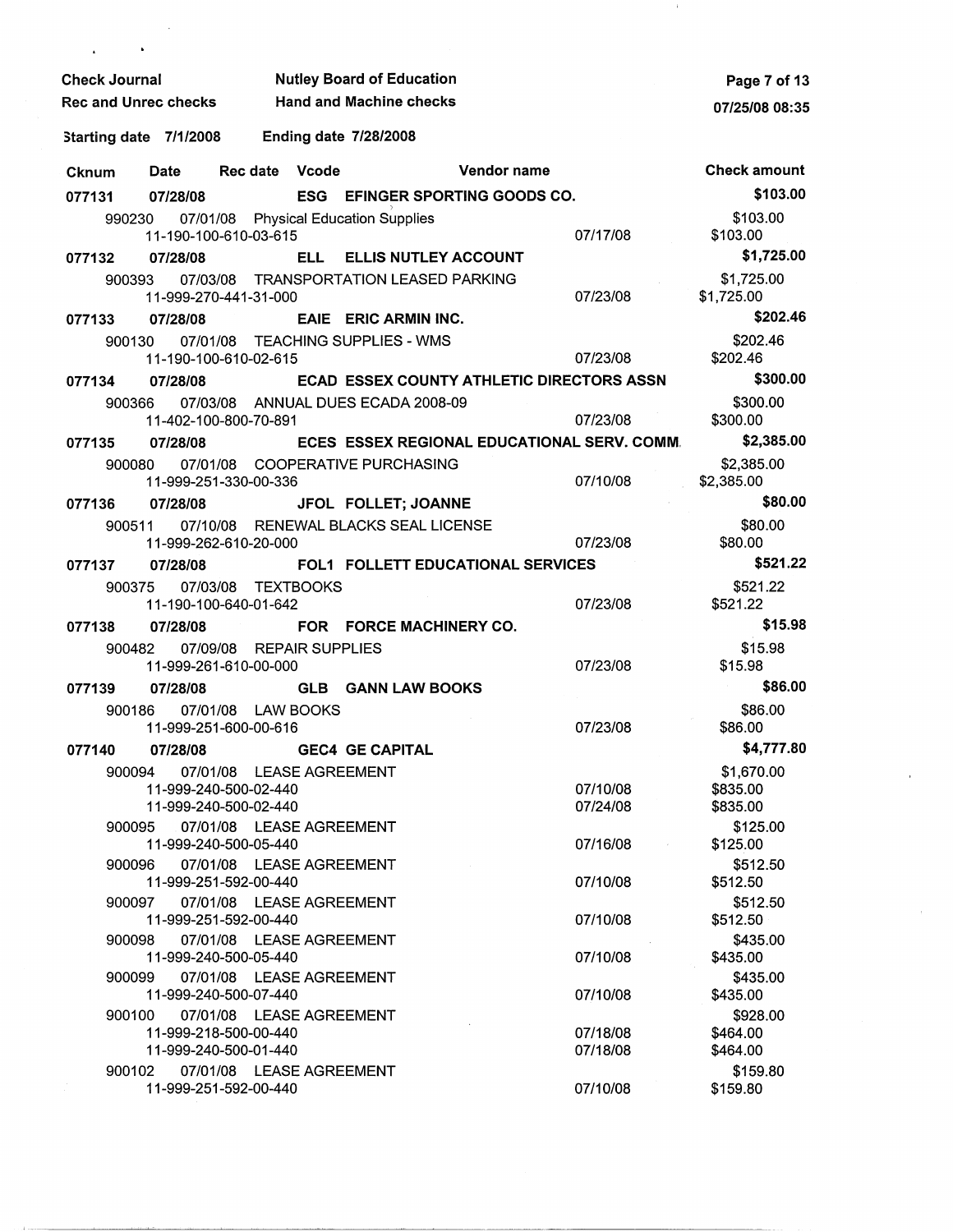| <b>Check Journal</b>        | <b>Nutley Board of Education</b> |
|-----------------------------|----------------------------------|
| <b>Rec and Unrec checks</b> | <b>Hand and Machine checks</b>   |

**Page 8 of** 13 **07/25/08 08:35** 

Ť.

## Starting date 7/1/2008 Ending date 7/28/2008

| Cknum  | <b>Date</b> | <b>Rec date</b>                   | Vcode                  | Vendor name                           |          | <b>Check amount</b>      |
|--------|-------------|-----------------------------------|------------------------|---------------------------------------|----------|--------------------------|
| 077141 | 07/28/08    |                                   |                        | <b>GRAN GRAINGER INC.</b>             |          | \$850.00                 |
| 900653 |             | 07/17/08 REPAIR SUPPLIES          |                        |                                       |          | \$347.67                 |
|        |             | 11-999-261-610-01-000             |                        |                                       | 07/23/08 | \$209.32                 |
|        |             | 11-999-261-610-02-000             |                        |                                       | 07/23/08 | \$83.01                  |
|        |             | 11-999-261-610-05-000             |                        |                                       | 07/23/08 | \$55.34                  |
| 900674 |             | 07/01/08 REPAIR SUPPLIES          |                        |                                       |          | \$502.33                 |
|        |             | 11-999-261-610-00-000             |                        |                                       | 07/22/08 | \$231.77                 |
|        |             | 11-999-261-610-00-000             |                        |                                       | 07/23/08 | \$270.56                 |
| 077142 | 07/28/08    |                                   |                        | <b>HDC HOME DEPOT CREDIT SERVICES</b> |          | \$584.28                 |
| 900616 |             | 07/15/08 CUSTODIAL SUPPLIES       |                        |                                       |          | \$584.28                 |
|        |             | 11-999-262-610-18-000             |                        |                                       | 07/23/08 | \$584.28                 |
| 077143 | 07/28/08    |                                   |                        | HMC HOUGHTON MIFFLIN CO.              |          | \$2,276.40               |
| 900257 |             | 11-190-100-640-02-000             |                        | 07/01/08 TEXTBOOKS-WALKER MS          | 07/23/08 | \$2,276.40<br>\$2,276.40 |
| 077144 | 07/28/08    |                                   |                        | <b>IKON IKON OFFICE SOLUTIONS</b>     |          | \$191.00                 |
| 900107 |             | 07/01/08 LEASE AGREEMENT          |                        |                                       |          | \$191.00                 |
|        |             | 11-999-261-420-01-423             |                        |                                       | 07/15/08 | \$191.00                 |
| 077145 | 07/28/08    |                                   |                        | <b>IMAC IMAC INSURANCE AGENCY</b>     |          | \$20,676.00              |
| 900156 |             |                                   |                        | 07/01/08 STUDENT ACCIDENT INSURANCE   |          | \$20,676.00              |
|        |             | 11-402-100-500-70-522             |                        |                                       | 07/10/08 | \$20,676.00              |
| 077146 | 07/28/08    |                                   |                        | IMAG IMAGE SYSTEMS FOR BUSINESS, INC. |          | \$7,871.50               |
| 900111 |             |                                   |                        | 07/01/08 MAINTENANCE AGREEMENT        |          | \$5,082.00               |
|        |             | 11-999-240-500-03-440             |                        |                                       | 07/16/08 | \$5,082.00               |
| 900112 |             |                                   |                        | 07/01/08 MAINTENANCE AGREEMENT        |          | \$1,892.00               |
|        |             | 11-999-240-500-07-440             |                        |                                       | 07/16/08 | \$1,892.00               |
| 900113 |             |                                   |                        | 07/01/08 MAINTENANCE AGREEMENT        |          | \$362.50                 |
|        |             | 11-999-262-420-00-422             |                        |                                       | 07/10/08 | \$362.50                 |
| 900677 |             | 11-999-240-500-07-440             |                        | 07/18/08 MAINTENANCE OVERAGE CHARGE   | 07/21/08 | \$459.40<br>\$459.40     |
| 900678 |             |                                   |                        | 07/18/08 MAINTENANCE OVERAGE CHARGE   |          | \$75.60                  |
|        |             | 11-999-240-500-03-440             |                        |                                       | 07/21/08 | \$75.60                  |
| 077147 | 07/28/08    |                                   |                        | <b>IPAR IPARADIGMS LLC</b>            |          | \$2,711.25               |
| 900144 |             |                                   |                        | 07/01/08 RENEWAL FEE FOR TURNITIN.COM |          |                          |
|        |             | 11-190-100-340-00-000             |                        |                                       | 07/23/08 | \$2,711.25<br>\$2,711.25 |
| 077148 | 07/28/08    |                                   | JRV                    | J.R. VACCARO, INC.                    |          | \$2,368.00               |
| 900694 |             | 07/01/08 MAINT. C/S - JWMS        |                        |                                       |          |                          |
|        |             | 11-999-261-420-02-423             |                        |                                       | 07/23/08 | \$2,368.00<br>\$2,368.00 |
| 077149 | 07/28/08    |                                   | JRI                    | <b>JOSEPH RICCIARDI INC.</b>          |          | \$305.35                 |
| 900650 |             | 07/17/08<br>11-999-262-610-20-000 | <b>PAINT - GROUNDS</b> |                                       | 07/23/08 | \$305.35<br>\$305.35     |
| 077150 | 07/28/08    |                                   |                        | <b>LOWE LOWES</b>                     |          | \$828.67                 |
| 900412 | 07/07/08    |                                   |                        | <b>REPAIR SUPPLIES DW</b>             |          | \$828.67                 |
|        |             | 11-999-261-610-01-000             |                        |                                       | 07/15/08 | \$296.85                 |
|        |             | 11-999-261-610-02-000             |                        |                                       | 07/15/08 | \$177.88                 |
|        |             | 11-999-261-610-06-000             |                        |                                       | 07/15/08 | \$341.97                 |
|        |             | 11-999-261-610-07-000             |                        |                                       | 07/15/08 | \$11.97                  |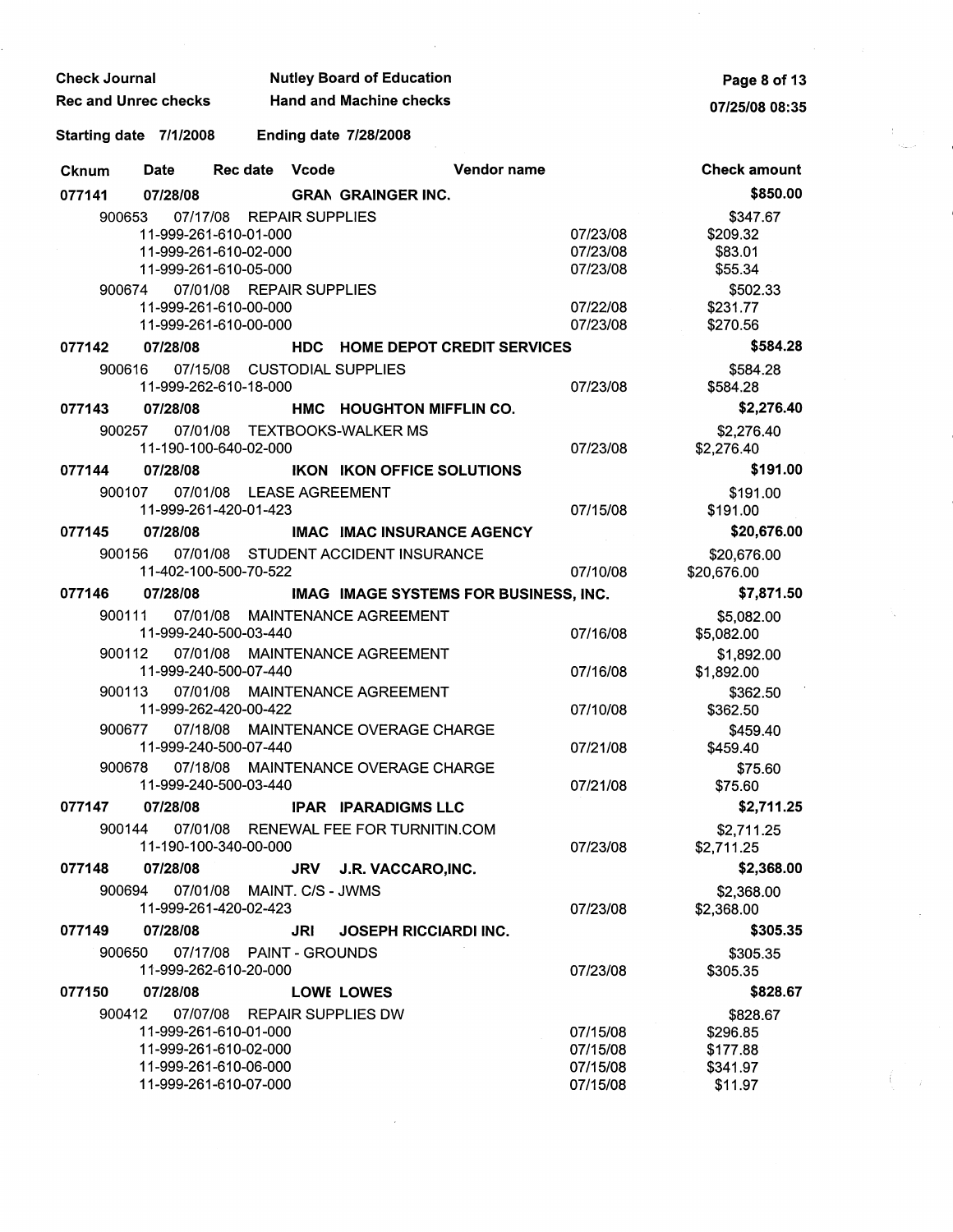| <b>Check Journal</b>   |                                   |                                 | <b>Nutley Board of Education</b>             |             |          |                           |  |  |
|------------------------|-----------------------------------|---------------------------------|----------------------------------------------|-------------|----------|---------------------------|--|--|
| Rec and Unrec checks   |                                   |                                 | <b>Hand and Machine checks</b>               |             |          |                           |  |  |
| Starting date 7/1/2008 |                                   |                                 | <b>Ending date 7/28/2008</b>                 |             |          |                           |  |  |
| Cknum                  | Date                              | Rec date Vcode                  |                                              | Vendor name |          | <b>Check amount</b>       |  |  |
| 077151 07/28/08        |                                   |                                 | M&I M & I METRO IMAGING SERVICES INC.        |             |          | \$515.00                  |  |  |
| 900120                 | 11-999-262-420-00-422             |                                 | 07/01/08 MAINTENANCE AGREEMENT               |             | 07/10/08 | \$515.00<br>\$515.00      |  |  |
| 077152                 | 07/28/08                          |                                 | <b>MOG METROPOLITAN OPERA GUILD</b>          |             |          | \$1,250.00                |  |  |
| 900103                 |                                   |                                 | 07/01/08 INS. MISC. EXPENSES - WMS           |             |          | \$500.00                  |  |  |
|                        | 11-190-100-800-02-891             |                                 |                                              |             | 07/10/08 | \$500.00                  |  |  |
| 900167                 |                                   | 07/01/08 MET MEMBERSHIP         |                                              |             |          | \$750.00                  |  |  |
| 077153                 | 11-190-100-610-01-615<br>07/28/08 |                                 | <b>MSA1 MIDDLE STATES ASSOCIATION</b>        |             | 07/10/08 | \$750.00<br>\$842.80      |  |  |
| 900164                 |                                   | 07/01/08 RENEWAL MEMBERSHIP     |                                              |             |          | \$842.80                  |  |  |
|                        | 11-190-100-800-01-891             |                                 |                                              |             | 07/10/08 | \$842.80                  |  |  |
| 077154                 | 07/28/08                          |                                 | MILL MILLENNIUM STRATEGIES, LLC              |             |          | \$4,000.00                |  |  |
| 900700                 |                                   | 07/21/08 GRANT WRITER           |                                              |             |          | \$4,000.00                |  |  |
|                        | 11-999-251-330-00-336             |                                 |                                              |             | 07/23/08 | \$4,000.00                |  |  |
| 077155<br>900165       | 07/28/08                          | 07/01/08 CONVENTION COST        | NJME N.J. MUSIC EDUCATORS ASSOC.             |             |          | \$825.00                  |  |  |
|                        | 11-404-100-800-00-000             |                                 |                                              |             | 07/15/08 | \$825.00<br>\$825.00      |  |  |
| 077156                 | 07/28/08                          |                                 | NJSA N.J.ASSOCIATION OF SCHOOL ADMINISTRATOR |             |          | \$4,480.00                |  |  |
| 900083                 |                                   |                                 | 07/01/08 PROF/DEVLOPMENT MISC. EXPENSES      |             |          | \$450.00                  |  |  |
|                        | 11-999-223-800-00-891             |                                 |                                              |             | 07/10/08 | \$450.00                  |  |  |
| 900084                 | 07/01/08<br>11-999-230-600-17-616 |                                 | SUBSCRIPTION RENEWAL                         |             | 07/10/08 | \$400.00<br>\$400.00      |  |  |
| 900308                 | 07/01/08                          |                                 | SUPT OFFICE MISC. EXPENSES                   |             |          | \$1,690.00                |  |  |
|                        | 11-999-230-890-17-000             |                                 |                                              |             | 07/23/08 | \$1,690.00                |  |  |
| 900309                 | 11-999-230-890-17-000             |                                 | 07/01/08 SUPT OFFICE MISC EXPENSES           |             | 07/23/08 | \$1,940.00<br>\$1,940.00  |  |  |
| 077157                 | 07/28/08                          |                                 | <b>NASP NASSP/NASC</b>                       |             |          | \$85.00                   |  |  |
| 900261                 |                                   |                                 | 07/01/08 RENEWAL FOR STUDENT COUNCIL         |             |          | \$85.00                   |  |  |
|                        | 11-190-100-800-01-891             |                                 |                                              |             | 07/23/08 | \$85.00                   |  |  |
| 077158                 | 07/28/08                          | NL.<br>07/01/08 REPAIR SUPPLIES | <b>NEWARK LIGHT CO.</b>                      |             |          | \$206.37                  |  |  |
| 900682                 | 11-999-261-610-00-000             |                                 |                                              |             | 07/22/08 | \$206.37<br>\$206.37      |  |  |
| 077159                 | 07/28/08                          |                                 | NJST NJ SUPERINTENDENT'S STUDY COUNCIL       |             |          | \$350.00                  |  |  |
| 900326                 |                                   |                                 | 07/01/08 SUPT OFFICE MISC EXPENSES           |             |          | \$350.00                  |  |  |
|                        | 11-999-230-890-17-000             |                                 |                                              |             | 07/23/08 | \$350.00                  |  |  |
| 077160                 | 07/28/08                          |                                 | NJEC NJECC, INC.                             |             |          | \$1,400.00                |  |  |
| 900146                 | 11-999-223-500-00-582             |                                 | 07/01/08 MEMBERSHIP - LEVEL 1 - 2007-08      |             | 07/10/08 | \$1,400.00<br>\$1,400.00  |  |  |
| 077161                 | 07/28/08                          |                                 | <b>NJSB NJSBA</b>                            |             |          | \$25,162.33               |  |  |
| 900188                 |                                   |                                 | 07/01/08 BOE MEMBERSHIP DUES & FEES          |             |          | \$25,162.33               |  |  |
| 077162                 | 11-999-230-895-16-000<br>07/28/08 |                                 | NJ10 NJSIAA                                  |             | 07/23/08 | \$25,162.33<br>\$2,150.00 |  |  |
| 900368                 |                                   |                                 | 07/03/08 ANNUAL DUES NJSIAA 2008-09          |             |          | \$2,150.00                |  |  |
|                        | 11-402-100-800-70-891             |                                 |                                              |             | 07/23/08 | \$2,150.00                |  |  |

 $\pmb{\ast}$ 

 $\pm$ 

 $\chi_{\rm{eff}}$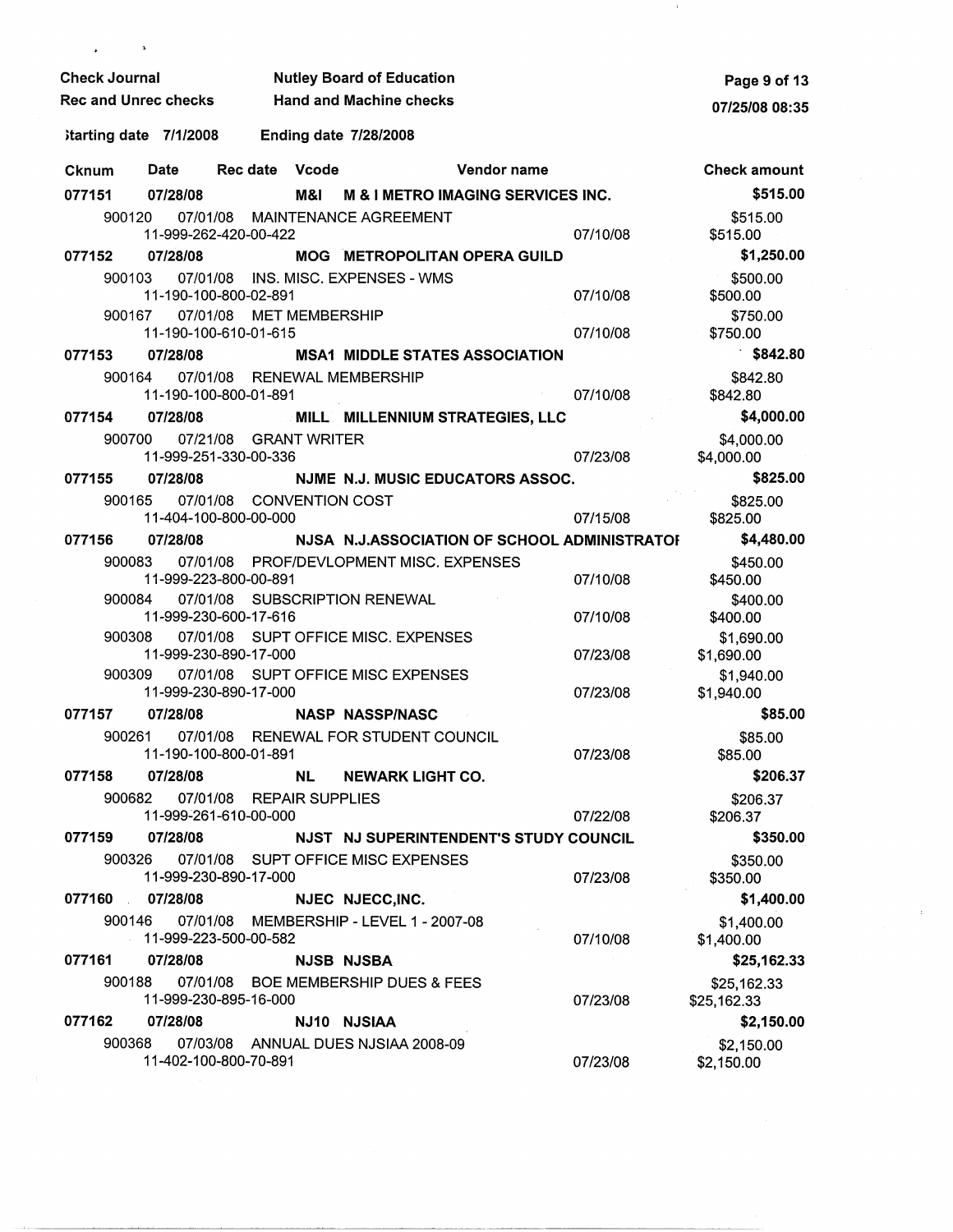| <b>Check Journal</b>   |                                                               |          |                       |                 | <b>Nutley Board of Education</b>     | Page 10 of 13                                |          |                          |
|------------------------|---------------------------------------------------------------|----------|-----------------------|-----------------|--------------------------------------|----------------------------------------------|----------|--------------------------|
|                        | <b>Hand and Machine checks</b><br><b>Rec and Unrec checks</b> |          |                       |                 |                                      | 07/25/08 08:35                               |          |                          |
| Starting date 7/1/2008 |                                                               |          |                       |                 | <b>Ending date 7/28/2008</b>         |                                              |          |                          |
| <b>Cknum</b>           | <b>Date</b>                                                   | Rec date |                       | <b>Vcode</b>    |                                      | Vendor name                                  |          | <b>Check amount</b>      |
| 077163                 | 07/28/08                                                      |          |                       |                 |                                      | <b>CMHS NORTHWEST ESSEX COMMUNITY</b>        |          | \$7,913.10               |
| 900253                 | 11-999-100-566-00-000                                         | 07/01/08 |                       |                 | TUITION NJ PRIV HANDICAP             |                                              | 07/16/08 | \$7,913.10<br>\$7,913.10 |
| 077164                 | 07/28/08                                                      |          |                       |                 |                                      | <b>NBOE NUTLEY BOARD OF EDUCATION</b>        |          | \$800.00                 |
| 900719                 |                                                               | 07/23/08 |                       |                 | EXT DAY SUMMER PROGRAM TRANSPO       |                                              |          | \$800.00                 |
|                        | 55-990-320-500-00-512                                         |          |                       |                 |                                      |                                              | 07/23/08 | \$800.00                 |
| 077165                 | 07/28/08                                                      |          |                       | <b>NHC</b>      |                                      | NUTLEY HEATING & COOLING SUPPLY CO.          |          | \$13.80                  |
| 900657                 |                                                               |          |                       |                 | 07/15/08 REPAIR SUPPLIES - YANTACAW  |                                              |          | \$13.80                  |
|                        | 11-999-261-610-07-000                                         |          |                       |                 |                                      |                                              | 07/21/08 | \$13.80                  |
| 077166                 | 07/28/08                                                      |          |                       | <b>NHS</b>      | <b>NUTLEY HIGH SCHOOL</b>            |                                              |          | \$26,650.00              |
| 900620                 |                                                               |          | 07/15/08 FALL SPORTS  |                 |                                      |                                              |          | \$26,650.00              |
|                        | 11-402-100-800-75-895                                         |          |                       |                 |                                      |                                              | 07/16/08 | \$150.00                 |
|                        | 11-402-100-800-77-895                                         |          |                       |                 |                                      |                                              | 07/16/08 | \$500.00                 |
|                        | 11-402-100-800-81-895                                         |          |                       |                 |                                      |                                              | 07/16/08 | \$13,000.00              |
|                        | 11-402-100-800-82-895                                         |          |                       |                 |                                      |                                              | 07/16/08 | \$5,000.00               |
|                        | 11-402-100-800-86-895                                         |          |                       |                 |                                      |                                              | 07/16/08 | \$5,000.00               |
|                        | 11-402-100-800-89-895                                         |          |                       |                 |                                      |                                              | 07/16/08 | \$3,000.00               |
| 077167                 | 07/28/08                                                      |          |                       | <b>PIT</b>      | OCE IMAGISTICS, INC.                 |                                              |          | \$61.60                  |
| 900704                 |                                                               |          |                       |                 | 07/01/08 MAINTENANCE AGREEMENT       |                                              |          | \$61.60                  |
|                        | 11-999-262-420-00-422                                         |          |                       |                 |                                      |                                              | 07/22/08 | \$61.60                  |
| 077168                 | 07/28/08                                                      |          |                       |                 | <b>OLD1 OLD NATIONAL</b>             |                                              |          | \$1,325.00               |
| 900108                 |                                                               |          |                       |                 | 07/01/08 LEASE AGREEMENT             |                                              |          | \$1,325.00               |
|                        | 11-999-240-500-03-440                                         |          |                       |                 |                                      |                                              | 07/22/08 | \$441.67                 |
|                        | 11-999-240-500-04-440                                         |          |                       |                 |                                      |                                              | 07/22/08 | \$441.67                 |
|                        | 11-999-240-500-06-440                                         |          |                       |                 |                                      |                                              | 07/22/08 | \$441.66                 |
| 077169                 | 07/28/08                                                      |          |                       |                 | <b>OWS OMNI WASTE SERVICES</b>       |                                              |          | \$4,281.60               |
| 900702                 | 11-999-262-420-00-421                                         | 07/21/08 |                       |                 | <b>REFUSE REMOVAL</b>                |                                              | 07/23/08 | \$4,281.60<br>\$4,281.60 |
| 077170                 | 07/28/08                                                      |          |                       | PP <sub>5</sub> | <b>PAXTON/PATTERSON</b>              |                                              |          | \$758.81                 |
|                        | 990308 07/01/08 Technology Supplies                           |          |                       |                 |                                      |                                              |          | \$758.81                 |
|                        | 11-190-100-610-02-615                                         |          |                       |                 |                                      |                                              | 07/17/08 | \$758.81                 |
| 077171                 | 07/28/08                                                      |          |                       |                 |                                      | <b>PBP PROGRESSIVE BUSINESS PUBLICATIONS</b> |          | \$299.00                 |
| 900374                 | 11-999-261-800-00-891                                         |          | 07/03/08 SUBSCRIPTION |                 |                                      |                                              | 07/23/08 | \$299.00<br>\$299.00     |
| 077172                 | 07/28/08                                                      |          |                       |                 | RAY RAY SUPPLY, INC.                 |                                              |          | \$211.53                 |
| 990001                 |                                                               |          |                       |                 | 07/01/08 Audio Visual Supplies       |                                              |          | \$211.53                 |
|                        | 11-999-222-600-01-613                                         |          |                       |                 |                                      |                                              | 07/17/08 | \$211.53                 |
| 077173                 | 07/28/08                                                      |          |                       |                 | <b>USPS RESERVE ACCOUNT</b>          |                                              |          | \$4,000.00               |
| 900418                 |                                                               | 07/01/08 |                       |                 | 2008-2009 POSTAGE                    |                                              |          | \$4,000.00               |
|                        | 11-999-230-530-01-532                                         |          |                       |                 |                                      |                                              | 07/22/08 | \$3,000.00               |
|                        | 11-999-230-530-10-532                                         |          |                       |                 |                                      |                                              | 07/22/08 | \$1,000.00               |
| 077174                 | 07/28/08                                                      |          |                       |                 | RIDD RIDDELL, INC.                   |                                              |          | \$1,062.62               |
| 900621                 |                                                               |          |                       |                 | 07/15/08 Football Reconditioning     |                                              |          | \$1,062.62               |
|                        | 11-402-100-500-81-597                                         |          |                       |                 |                                      |                                              | 07/23/08 | \$1,062.62               |
| 077175                 | 07/28/08                                                      |          |                       |                 | <b>ROSE ROSEN PUBLISHING</b>         |                                              |          | \$383.10                 |
| 900263                 |                                                               |          |                       |                 | 07/01/08 LIBRARY BOOKS - WALKER M.S. |                                              |          | \$383.10                 |
|                        | 11-999-222-600-02-611                                         |          |                       |                 |                                      |                                              | 07/18/08 | \$383.10                 |

 $\bar{\gamma}$ 

' ,'

 $\frac{1}{\sqrt{2}}\int_{0}^{\sqrt{2}}\frac{1}{\sqrt{2}}\left( \frac{1}{2}\right) ^{2}d\mu$ 

 $\label{eq:2} \frac{1}{\sqrt{2}}\int_{0}^{\infty}\frac{d\mu}{\mu}\left(\frac{d\mu}{\mu}\right)^{\mu}d\mu\,.$ 

 $\sim 10^{-1}$ 

 $\mathcal{A}_{\xi_{\text{max}}^{(k-1)}}$ 

J.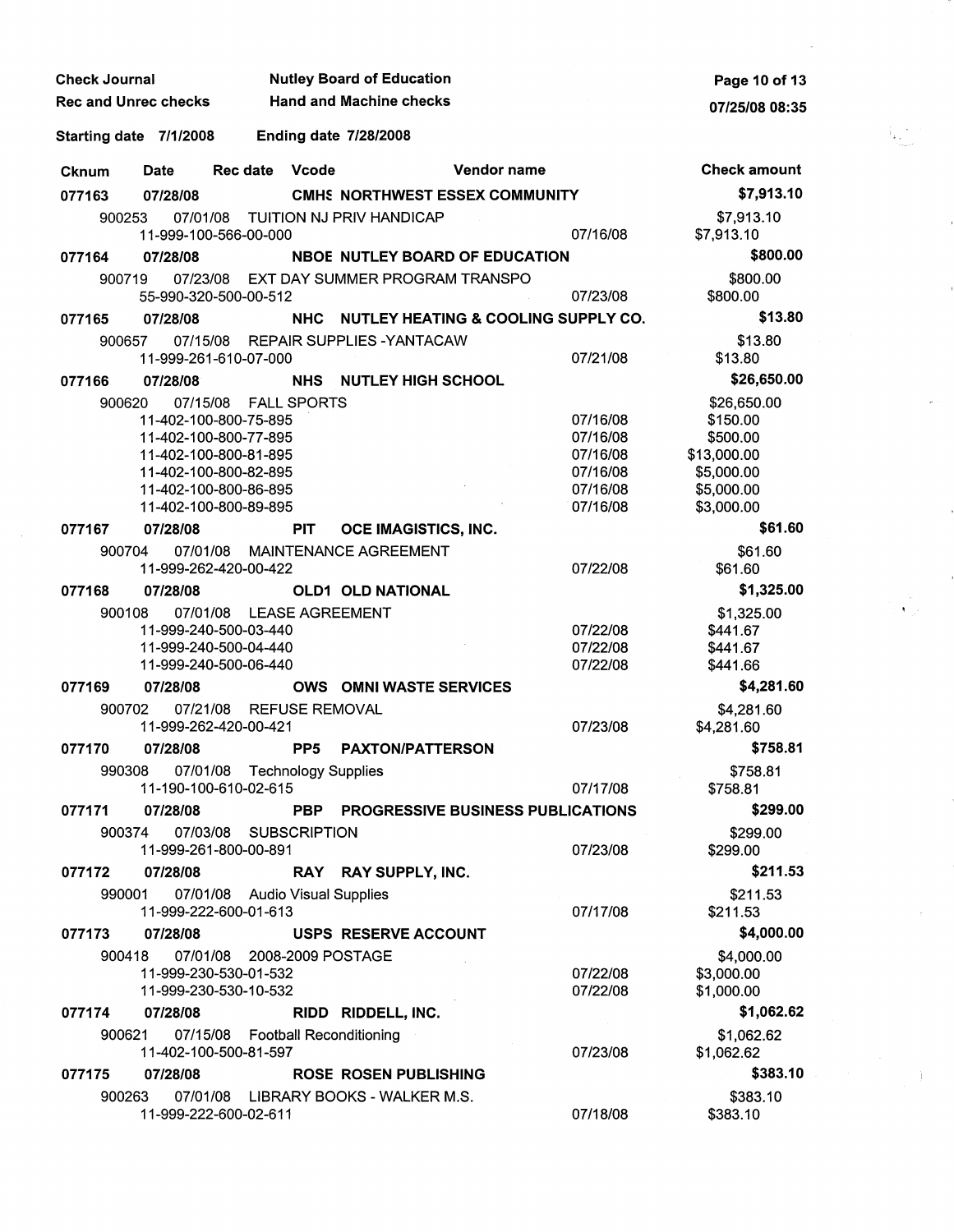| <b>Nutley Board of Education</b><br><b>Check Journal</b> |                                                                         |                              |       |                                         |                                      |                                  | Page 11 of 13                                |
|----------------------------------------------------------|-------------------------------------------------------------------------|------------------------------|-------|-----------------------------------------|--------------------------------------|----------------------------------|----------------------------------------------|
| <b>Rec and Unrec checks</b>                              |                                                                         |                              |       | <b>Hand and Machine checks</b>          |                                      |                                  | 07/25/08 08:35                               |
| tarting date 7/1/2008                                    |                                                                         |                              |       | <b>Ending date 7/28/2008</b>            |                                      |                                  |                                              |
| Cknum                                                    | Date                                                                    | Rec date Vcode               |       |                                         | Vendor name                          |                                  | <b>Check amount</b>                          |
| 077176                                                   | 07/28/08                                                                |                              |       |                                         | RGA RULLO & GLEESON ASSOCIATES, INC. |                                  | \$350.00                                     |
| 900654                                                   | 07/17/08<br>11-999-251-330-00-336                                       | RIGHT TO KNOW                |       |                                         |                                      | 07/23/08                         | \$350.00<br>\$350.00                         |
| 077177                                                   | 07/28/08                                                                |                              |       | <b>SAT1 SATCO SUPPLY</b>                |                                      |                                  | \$93.82                                      |
| 990309                                                   | 11-190-100-610-02-615                                                   | 07/01/08 Technology Supplies |       |                                         |                                      | 07/23/08                         | \$93.82<br>\$93.82                           |
| 077178                                                   | 07/28/08                                                                |                              |       | SPI3 SCHOOL SPECIALTY INC.              |                                      |                                  | \$185.27                                     |
| 990067                                                   | 11-190-100-610-03-615                                                   |                              |       | 07/01/08 General Classroom Supplies     |                                      | 07/23/08                         | \$185.27<br>\$185.27                         |
| 077179                                                   | 07/28/08                                                                |                              |       |                                         | SHAR SHARP ELEVATOR COMPANY, INC.    |                                  | \$435.00                                     |
| 900705                                                   | 11-999-261-420-01-423<br>11-999-261-420-02-423<br>11-999-261-420-04-423 |                              |       | 07/01/08 ELEVATOR MAINTENANCE           |                                      | 07/23/08<br>07/23/08<br>07/23/08 | \$435.00<br>\$145.00<br>\$145.00<br>\$145.00 |
| 077180                                                   | 07/28/08                                                                |                              |       | SHP SHEFFIELD POTTERY, INC.             |                                      |                                  | \$202.40                                     |
| 990035                                                   | 11-190-100-610-06-615                                                   | 07/01/08 Fine Art Supplies   |       |                                         |                                      | 07/23/08                         | \$202.40<br>\$202.40                         |
| 077181                                                   | 07/28/08                                                                |                              | CCI   | <b>SHERWIN WILLIAMS CO.</b>             |                                      |                                  | \$1,607.90                                   |
| 900182                                                   | 11-999-262-610-18-000                                                   |                              |       | 07/01/08 CUSTODIAL SUPPLIES             |                                      | 07/18/08                         | \$1,607.90<br>\$1,607.90                     |
| ን77182                                                   | 07/28/08                                                                |                              |       |                                         | SWT SOLID WASTE TECHNOLOGIES, INC.   |                                  | \$265.92                                     |
| 900715                                                   | 11-999-251-340-00-000                                                   | 07/01/08 TECH SERVICES       |       |                                         |                                      | 07/23/08                         | \$265.92<br>\$265.92                         |
| 077183                                                   | 07/28/08                                                                |                              |       | <b>SPTI SPORTIME</b>                    |                                      |                                  | \$918.75                                     |
| 990229                                                   | 11-190-100-610-02-615                                                   |                              |       | 07/01/08 Physical Education Supplies    |                                      | 07/18/08                         | \$54.65<br>\$54.65                           |
| 990232                                                   | 07/01/08<br>11-190-100-610-03-615                                       |                              |       | <b>Physical Education Supplies</b>      |                                      | 07/18/08                         | \$785.83<br>\$785.83                         |
| 990241                                                   | 07/01/08<br>11-190-100-610-06-615                                       |                              |       | <b>Physical Education Supplies</b>      |                                      | 07/18/08                         | \$78.27<br>\$78.27                           |
| 077184                                                   | 07/28/08                                                                |                              | SI5 I | <b>STEWART INDUSTRIES</b>               |                                      |                                  | \$766.03                                     |
| 900606                                                   | 11-999-262-420-00-422                                                   |                              |       | 07/01/08 MAINTENANCE ON FRICTION FOLDER |                                      | 07/25/08                         | \$567.00<br>\$567.00                         |
| 900614                                                   | 11-999-262-420-00-422                                                   |                              |       | 07/01/08 MAINTENANCE AGREEMENT          |                                      | 07/16/08                         | \$100.03<br>\$100.03<br>\$99.00              |
| 900666                                                   | 11-999-262-420-00-422                                                   |                              |       | 07/18/08 MAINTENANCE AGREEMENT          |                                      | 07/18/08                         | \$99.00                                      |
| 077185                                                   | 07/28/08                                                                |                              |       |                                         | SEA STRAUSS ESMAY ASSOCIATES LLP     |                                  | \$2,490.00                                   |
| 900618                                                   | 11-999-230-340-16-000                                                   |                              |       | 07/15/08 PURCHASED TECH SERVICES        |                                      | 07/23/08                         | \$2,490.00<br>\$2,490.00                     |
| 077186                                                   | 07/28/08                                                                |                              | AET   | <b>TENORIO; ADRIANA</b>                 |                                      |                                  | \$105.00                                     |
| 900592                                                   | 55-990-320-890-00-001                                                   |                              |       | 07/14/08 EXT DAY SUMMER TUITION REFUND  |                                      | 07/21/08                         | \$105.00<br>\$105.00                         |
| 077187                                                   | 07/28/08                                                                |                              |       | TER TERRANOVA GROUP, INC.               |                                      |                                  | \$5,885.00                                   |
| 900259                                                   | 11-999-100-566-00-000                                                   |                              |       | 07/01/08 TUITION NJ PRIV HANDICAP       |                                      | 07/18/08                         | \$5,885.00<br>\$5,885.00                     |

 $\mathbf{x} = \mathbf{z} = -1$  . A

 $\bar{\chi}$ 

 $\mathcal{A}$ 

 $\sim 8\%$ 

 $\mathcal{L}^{\mathcal{L}}$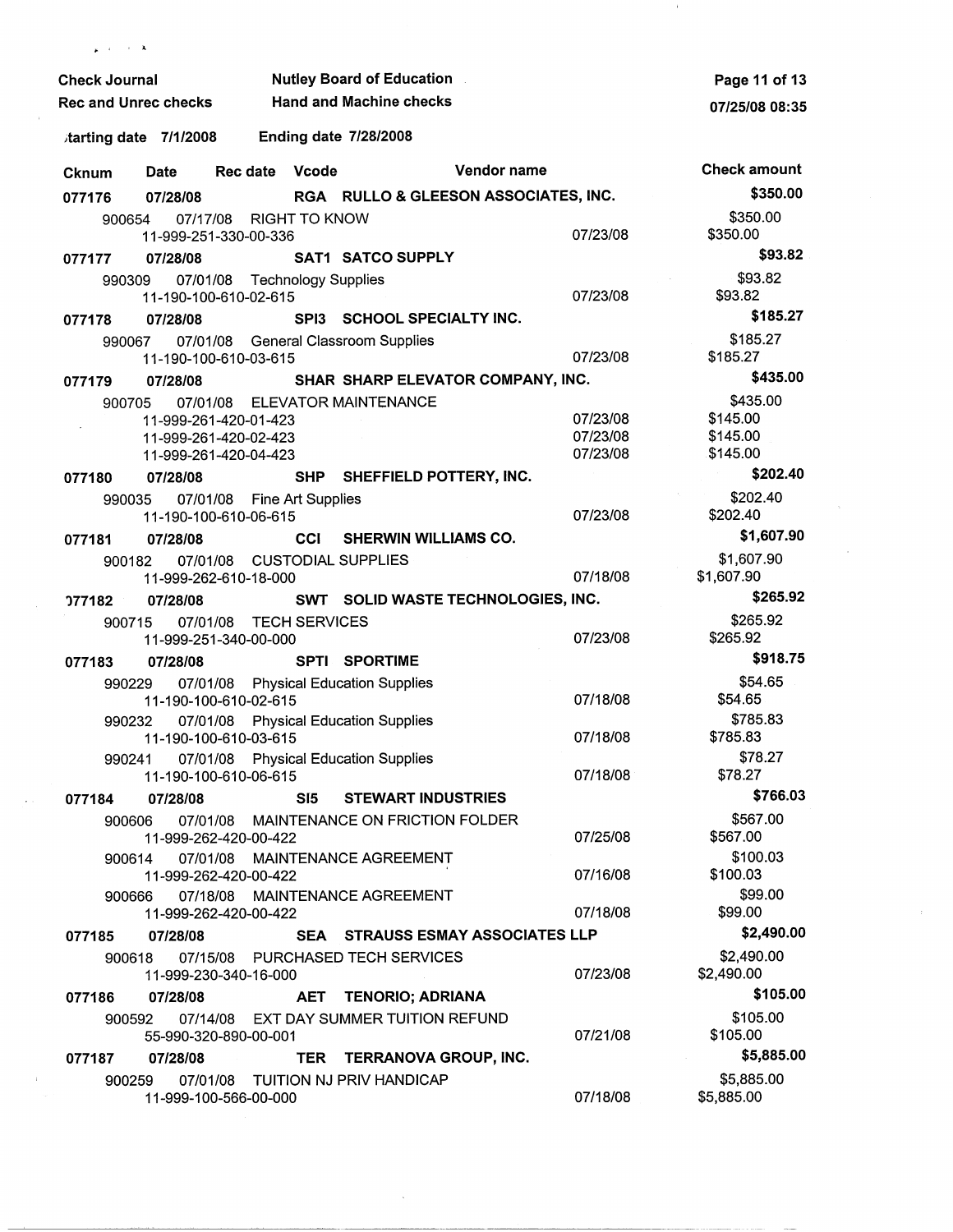| <b>Check Journal</b>        |                        | <b>Nutley Board of Education</b> | Page 12 of 13<br>07/25/08 08:35 |                                     |                                     |                      |
|-----------------------------|------------------------|----------------------------------|---------------------------------|-------------------------------------|-------------------------------------|----------------------|
| <b>Rec and Unrec checks</b> |                        | <b>Hand and Machine checks</b>   |                                 |                                     |                                     |                      |
|                             | Starting date 7/1/2008 |                                  |                                 | <b>Ending date 7/28/2008</b>        |                                     |                      |
| <b>Cknum</b>                | Date                   | Rec date                         | Vcode                           |                                     | Vendor name                         | <b>Check amount</b>  |
| 077188                      | 07/28/08               |                                  |                                 | TRE6 TREASURER, STATE OF NEW JERSEY |                                     | \$170.00             |
| 900184                      | 07/01/08               |                                  |                                 | <b>TECHNICAL SERVICES</b>           |                                     | \$170.00             |
|                             |                        | 11-999-251-330-00-336            |                                 |                                     | 07/10/08                            | \$170.00             |
| 077189                      | 07/28/08               |                                  | <b>USP</b>                      | <b>USPS-HASLER</b>                  |                                     | \$4,000.00           |
| 900407                      |                        |                                  |                                 | 07/03/08 POSTAGE - DISTRICT WIDE    |                                     | \$4,000.00           |
|                             |                        | 11-999-230-530-00-532            |                                 |                                     | 07/23/08                            | \$3,500.00           |
|                             |                        | 11-999-230-530-02-532            |                                 |                                     | 07/23/08                            | \$500.00             |
| 077190                      | 07/28/08               |                                  |                                 | VC5 VALIANT I.M.C.                  |                                     | \$352.30             |
|                             | 990000                 | 07/01/08 Audio Visual Supplies   |                                 |                                     |                                     | \$352.30             |
|                             |                        | 11-999-222-600-01-613            |                                 |                                     | 07/17/08                            | \$352.30             |
| 077191                      | 07/28/08               |                                  |                                 | RVA VAZQUEZ; RAYMOND                |                                     | \$70.00              |
| 900626                      | 07/16/08               |                                  |                                 | EXT DAY SUMMER TUITION REFUND       | 07/21/08                            | \$70.00              |
|                             |                        | 55-990-320-890-00-002            |                                 |                                     |                                     | \$70.00<br>\$502.92  |
| 077192                      | 07/28/08               |                                  | <b>VB</b>                       | <b>VIOLA BROTHERS INC</b>           |                                     |                      |
| 900424                      |                        | 11-999-261-610-07-000            |                                 | 07/08/08 REPAIR SUPPLIES - YANTACAW | 07/23/08                            | \$130.29<br>\$130.29 |
| 900684                      | 07/01/08               | <b>REPAIR SUPPLIES</b>           |                                 |                                     |                                     | \$372.63             |
|                             |                        | 11-999-261-610-00-000            |                                 |                                     | 07/22/08                            | \$372.63             |
| 077193                      | 07/28/08               |                                  |                                 | <b>WGC WELCO GASES CORPORATION</b>  |                                     | \$161.50             |
| 900406                      |                        | 07/03/08 2008-2009 SUPPLIES      |                                 |                                     |                                     | \$161.50             |
|                             |                        | 11-190-100-610-01-615            |                                 |                                     | 07/23/08                            | \$161.50             |
| 077194                      | 07/28/08               |                                  |                                 | <b>WS8 WINDSOR LEARNING CENTER</b>  |                                     | \$22,487.40          |
| 900256                      |                        |                                  |                                 | 07/01/08 TUITION NJ PRIV HANDICAP   |                                     | \$22,487.40          |
|                             |                        | 11-999-100-566-00-000            |                                 |                                     | 07/16/08                            | \$22,487.40          |
| 077195                      | 07/28/08               |                                  |                                 | <b>WBEI WORLD BOOK, INC.</b>        |                                     | \$2,671.02           |
| 900142                      |                        |                                  |                                 | 07/01/08 WRLD BK ONLINE RENEWAL     |                                     | \$2,671.02           |
|                             |                        | 11-999-222-500-00-531            |                                 |                                     | 07/23/08                            | \$2,671.02           |
| 07/28/08<br>077196          |                        |                                  |                                 |                                     | WCN WORRALL COMMUNITY NEWSPAPER INC | \$42.00              |
| 900090                      |                        | 07/01/08 OFFICE SUPPLIES         |                                 |                                     |                                     | \$42.00              |
|                             |                        | 11-999-230-600-17-616            |                                 |                                     | 07/10/08                            | \$21.00              |

 $\label{eq:2.1} \frac{1}{\sqrt{2}}\int_{\mathbb{R}^3}\frac{1}{\sqrt{2}}\left(\frac{1}{\sqrt{2}}\right)^2\frac{1}{\sqrt{2}}\left(\frac{1}{\sqrt{2}}\right)^2\frac{1}{\sqrt{2}}\left(\frac{1}{\sqrt{2}}\right)^2\frac{1}{\sqrt{2}}\left(\frac{1}{\sqrt{2}}\right)^2\frac{1}{\sqrt{2}}\left(\frac{1}{\sqrt{2}}\right)^2\frac{1}{\sqrt{2}}\frac{1}{\sqrt{2}}\frac{1}{\sqrt{2}}\frac{1}{\sqrt{2}}\frac{1}{\sqrt{2}}\frac{1}{\sqrt{2}}$ 

 $\frac{1}{\sqrt{2}}$ 

 $\left\langle \frac{1}{\sqrt{2}}\right\rangle$